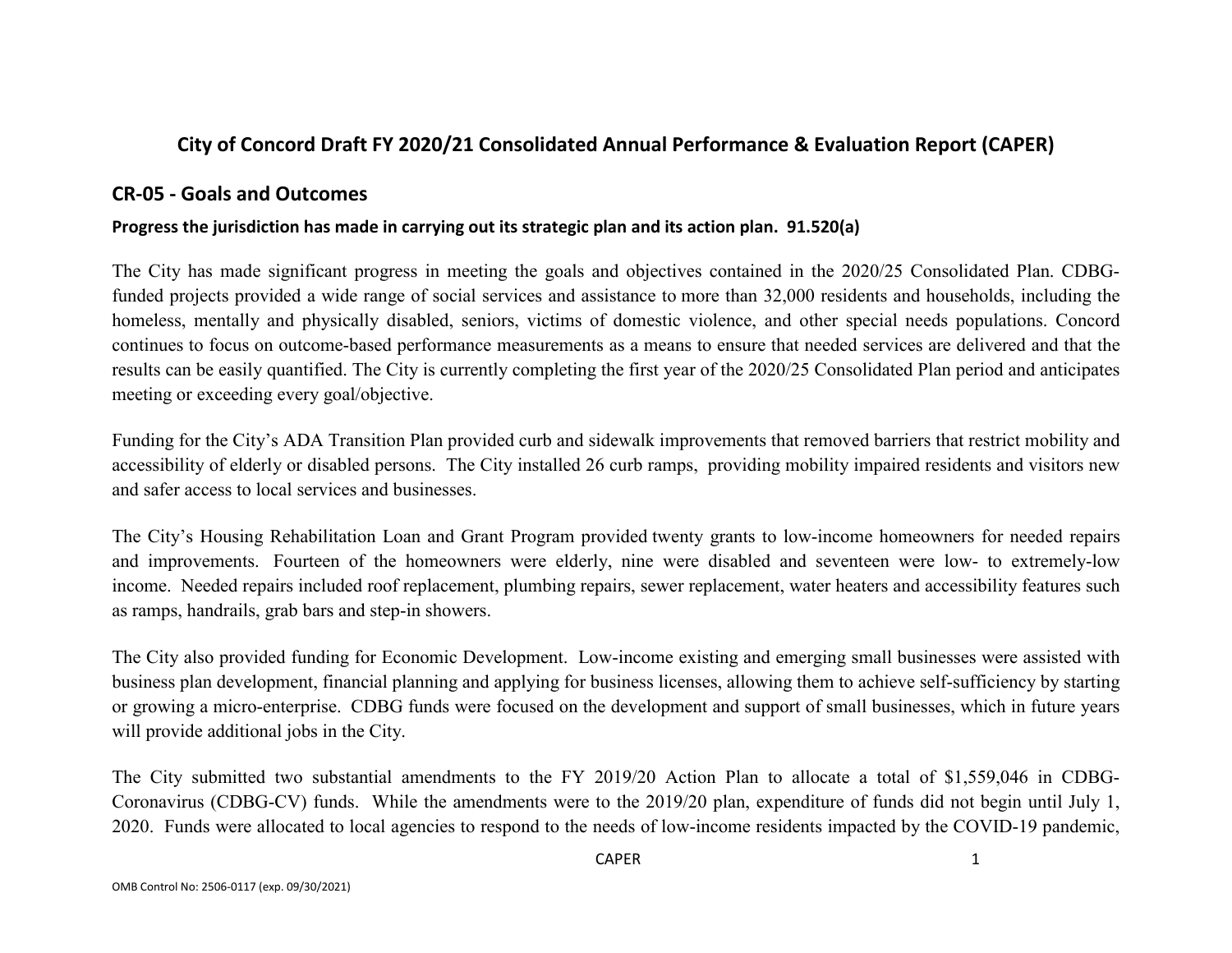providing increased access to food, emergency rental assistance and other services to over 5,000 individuals.

## **Comparison of the proposed versus actual outcomes for each outcome measure submitted with the consolidated plan and explain, if applicable, why progress was not made toward meeting goals and objectives. 91.520(g)**

| Goal                                                           | Category                                | Source /<br><b>Amount</b>                   | Indicator                                                                                   | Unit of<br><b>Measure</b>    | <b>Expected</b><br><b>Strategic</b> | Actual-<br><b>Strategic</b><br>Plan | Percent<br>Complete | <b>Expected</b><br>Program | $Actual -$<br>Program<br>Year | Percent<br>Complete |
|----------------------------------------------------------------|-----------------------------------------|---------------------------------------------|---------------------------------------------------------------------------------------------|------------------------------|-------------------------------------|-------------------------------------|---------------------|----------------------------|-------------------------------|---------------------|
| AH-1 Existing<br><b>Housing Stock</b>                          | Affordable<br>Housing                   | CDBG: \$/<br>Revolving<br>Loan<br>Fund: $$$ | <b>Homeowner Housing</b><br>Rehabilitated                                                   | Household<br>Housing<br>Unit | Plan<br>125                         | 20                                  | 16.00%              | Year<br>25                 | 20                            | 80.00%              |
| <b>CD-1 General Public</b><br>Services                         | Non-Housing<br>Community<br>Development | CDBG: \$                                    | <b>Public service</b><br>activities other than<br>Low/Moderate<br>Income Housing<br>Benefit | Persons<br>Assisted          | 45000                               | 15452                               | 34.34%              | 8600                       | 15452                         | 179.67%             |
| <b>CD-2 Non-Homeless</b><br><b>Special Needs</b><br>Population | Non-Homeless<br><b>Special Needs</b>    | CDBG: \$                                    | Public service<br>activities other than<br>Low/Moderate<br>Income Housing<br>Benefit        | Persons<br>Assisted          | 7500                                | 1398                                | 18.64%              | 900                        | 1398                          | 155.33%             |
| CD-3 Youth                                                     |                                         | Child Care<br>Developer<br>Fees: $$$        | Public service<br>activities other than<br>Low/Moderate<br>Income Housing<br><b>Benefit</b> | Persons<br>Assisted          | 4500                                | 1209                                | 26.87%              | 1300                       | 1209                          | 93.00%              |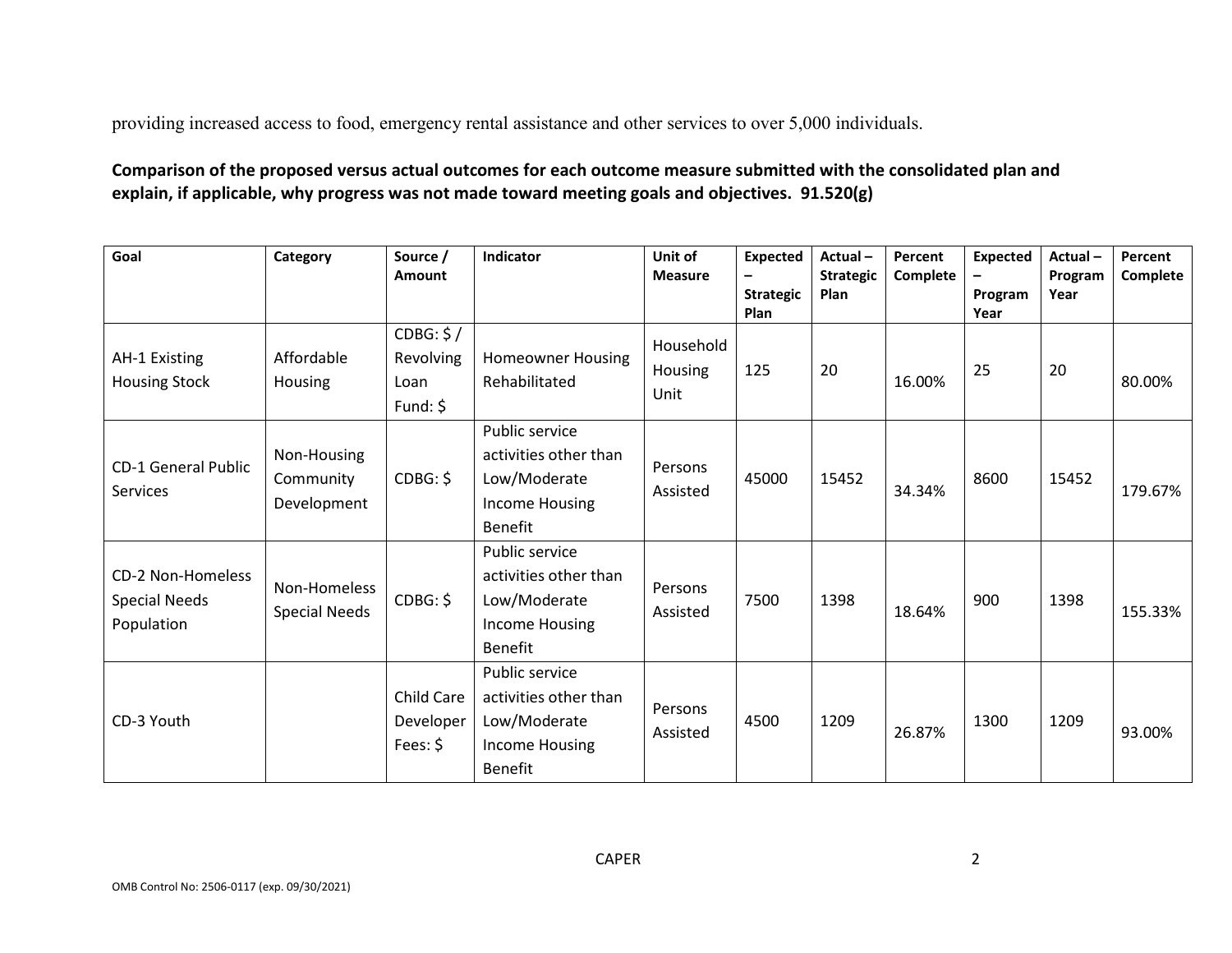| <b>CD-4 Fair Housing</b>                                               | Non-Housing<br>Community<br>Development | CDBG: \$                                                | Public service<br>activities other than<br>Low/Moderate<br><b>Income Housing</b><br><b>Benefit</b>                       | Persons<br>Assisted           | 125          | 34           | 27.20%  | 25   | 34           | 136.00% |
|------------------------------------------------------------------------|-----------------------------------------|---------------------------------------------------------|--------------------------------------------------------------------------------------------------------------------------|-------------------------------|--------------|--------------|---------|------|--------------|---------|
| CD-5 Economic<br>Development                                           | Non-Housing<br>Community<br>Development | CDBG: \$/<br>Child Care<br>Developer<br>Fees: \$        | Jobs created/retained                                                                                                    | Jobs                          | 20           | 5            | 25.00%  | 5    | 5            | 100.00% |
| CD-5 Economic<br>Development                                           | Non-Housing<br>Community<br>Development | CDBG: \$/<br>Child Care<br>Developer<br>Fees: \$        | <b>Businesses assisted</b>                                                                                               | <b>Businesses</b><br>Assisted | 50           | 28           | 56.00%  | 30   | 28           | 93.33%  |
| $CD-6$<br>Infrastructure/Public<br><b>Facilities</b>                   | Non-Housing<br>Community<br>Development | CDBG: \$                                                | Public Facility or<br>Infrastructure<br>Activities other than<br>Low/Moderate<br><b>Income Housing</b><br><b>Benefit</b> | Persons<br>Assisted           | 40000        | 8000         | 20.00%  | 8000 | 8000         | 100.00% |
| <b>CD-7 Administration</b>                                             | Administration                          | CDBG: \$/<br><b>Child Care</b><br>Developer<br>Fees: \$ | Other                                                                                                                    | Other                         | $\mathbf{1}$ | $\mathbf{1}$ | 100.00% | 1    | $\mathbf{1}$ | 100.00% |
| H-1 Emergency<br>Shelter and<br><b>Homeless Related</b><br><b>Svcs</b> | Homeless                                | CDBG: \$                                                | Public service<br>activities other than<br>Low/Moderate<br><b>Income Housing</b><br><b>Benefit</b>                       | Persons<br>Assisted           | 100          | 741          | 741.00% | 100  | 741          | 741.00% |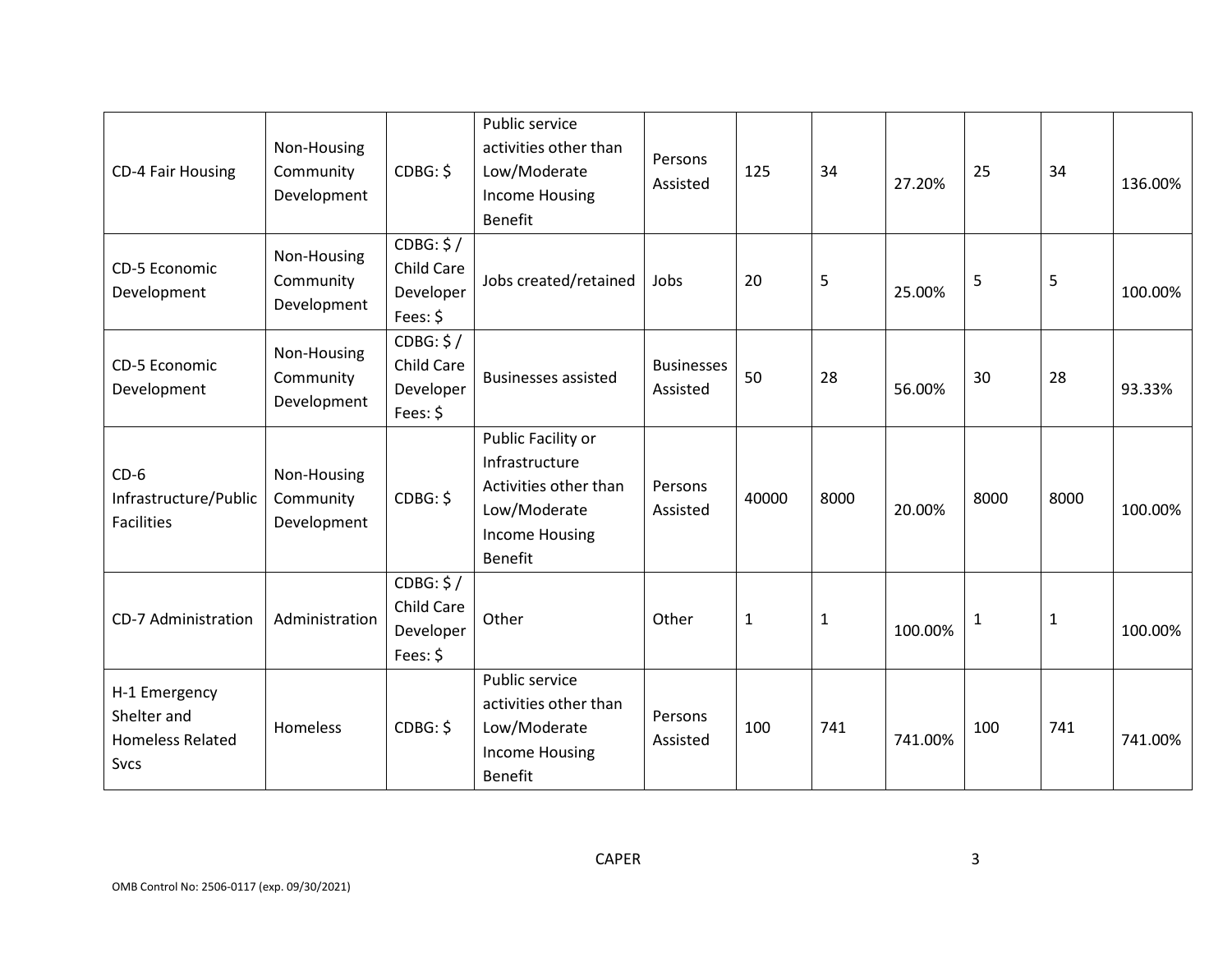| H-1 Emergency<br>Shelter and<br><b>Homeless Related</b><br><b>Svcs</b> | Homeless | CDBG: \$ | Overnight/Emergency  <br>Shelter/Transitional<br>Housing Beds added | <b>Beds</b>         |  |  |  |
|------------------------------------------------------------------------|----------|----------|---------------------------------------------------------------------|---------------------|--|--|--|
| H-1 Emergency<br>Shelter and<br><b>Homeless Related</b>                | Homeless | CDBG: \$ | <b>Homelessness</b><br>Prevention                                   | Persons<br>Assisted |  |  |  |
| <b>Svcs</b>                                                            |          |          |                                                                     |                     |  |  |  |

**Table 1 - Accomplishments – Program Year & Strategic Plan to Date**

# **Assess how the jurisdiction's use of funds, particularly CDBG, addresses the priorities and specific objectives identified in the plan, giving special attention to the highest priority activities identified.**

The City identified a number of high priorities for FY 2020/21 and made excellent progress in meeting the objectives and goals submitted in the FY 2020/25 Consolidated Plan. Special effort has been made to help preserve affordable housing and maintain Concord's older housing stock, which is predominately owned by the elderly. Through the Housing Rehabilitation Loan and Grant Program the City provides emergency repair grants to \$15,000 and loans to \$75,000 to income-qualified homeowners. The number of loans and grants available is limited by the amount of funds and the needs of the City's older housing stock. The City was able to provide twenty grants to low-income homeowners, fourteen of them seniors.

The City's older homes are often owned by elderly residents who purchased their homes many years ago. These residents are typically on fixed incomes and may not have the means to perform regular maintenance and repairs or to qualify for traditional home repair loans. In recent years the cost of construction has increased dramatically due to the rising cost of lumber and other supplies. This has had an impact on the number of residents who can be assisted as the cost of each individual project has increased.

Concord provided funds for Economic Development with the goal of reducing the number of persons with incomes below the poverty level, expanding economic opportunities for low-income residents, and increasing the viability of neighborhood commercial areas. Opportunity Junction and Monument Impact, both local nonprofits, received CDBG funds to provide training and job placement for Certified Nursing Assistants and to assist the low-income owners of existing and emerging small businesses. The Child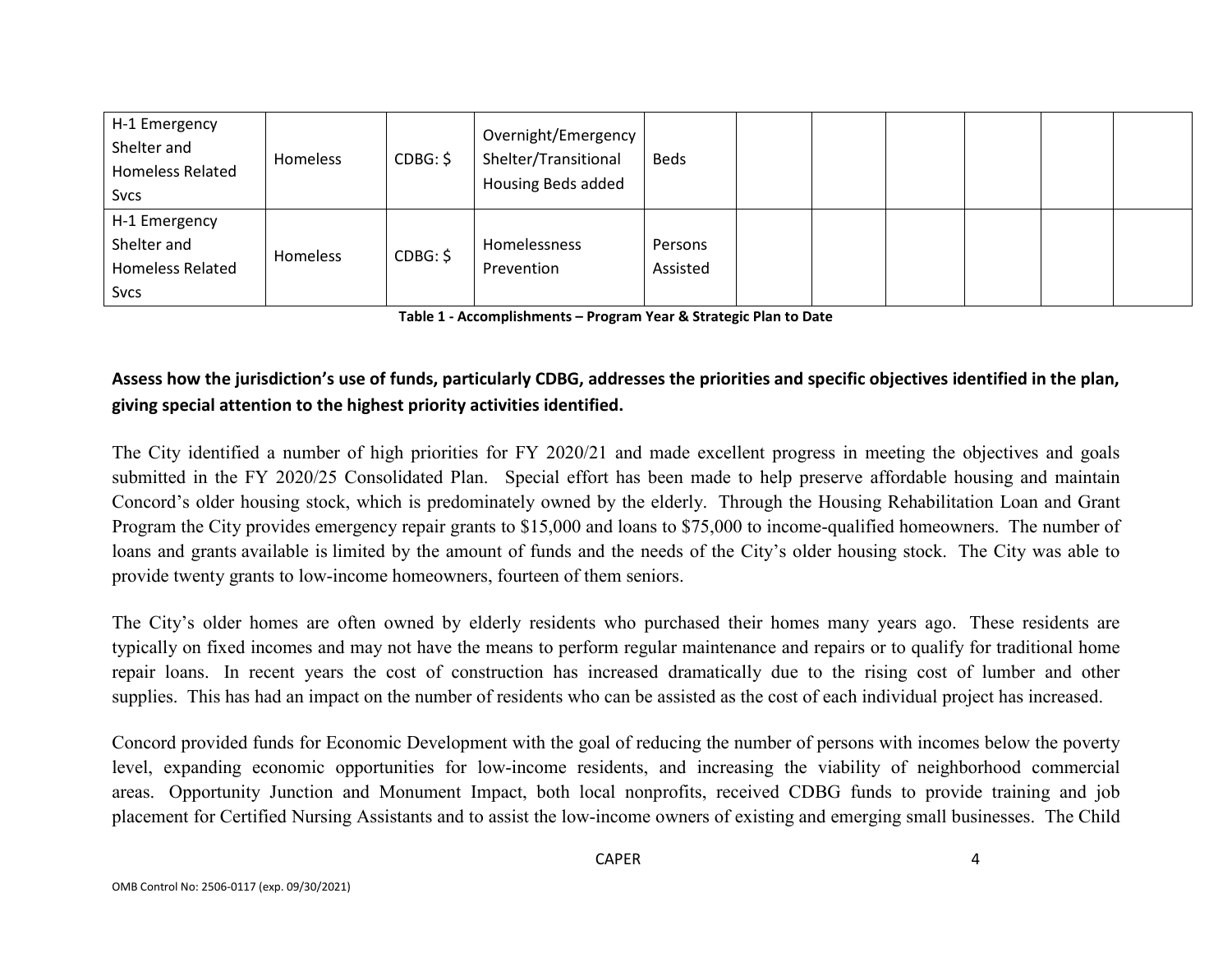Care Council received Child Care Developer Fees (CCDF) to provide microenterprise assistance to very low to moderate-income Concord residents who want to maintain or start stable small businesses as licensed home-based family child care providers.

The City does not currently fund Youth Services through CDBG. Concord uses CCDF to fund the Mt. Diablo School District CARES After School Program, which provides activities, homework assistance and healthy snacks to elementary and middle school students. The City also provides CCDF to the Bay Area Crisis Nursery, which provides shelter and care to children up to five years old whose parents are in crisis and are unable to care for them.

In Substantial Amendments to the Fy 2019/20 Action Plan, Concord allocated CDBG-CV funds to local agencies to respond to the needs of low-income residents impacted by the COVID-19 pandemic, providing increased access to food, emergency rental assistance and other services. A priority was set for families with children and seniors and during FY 2020/21 services were provided to over 5,000 individuals.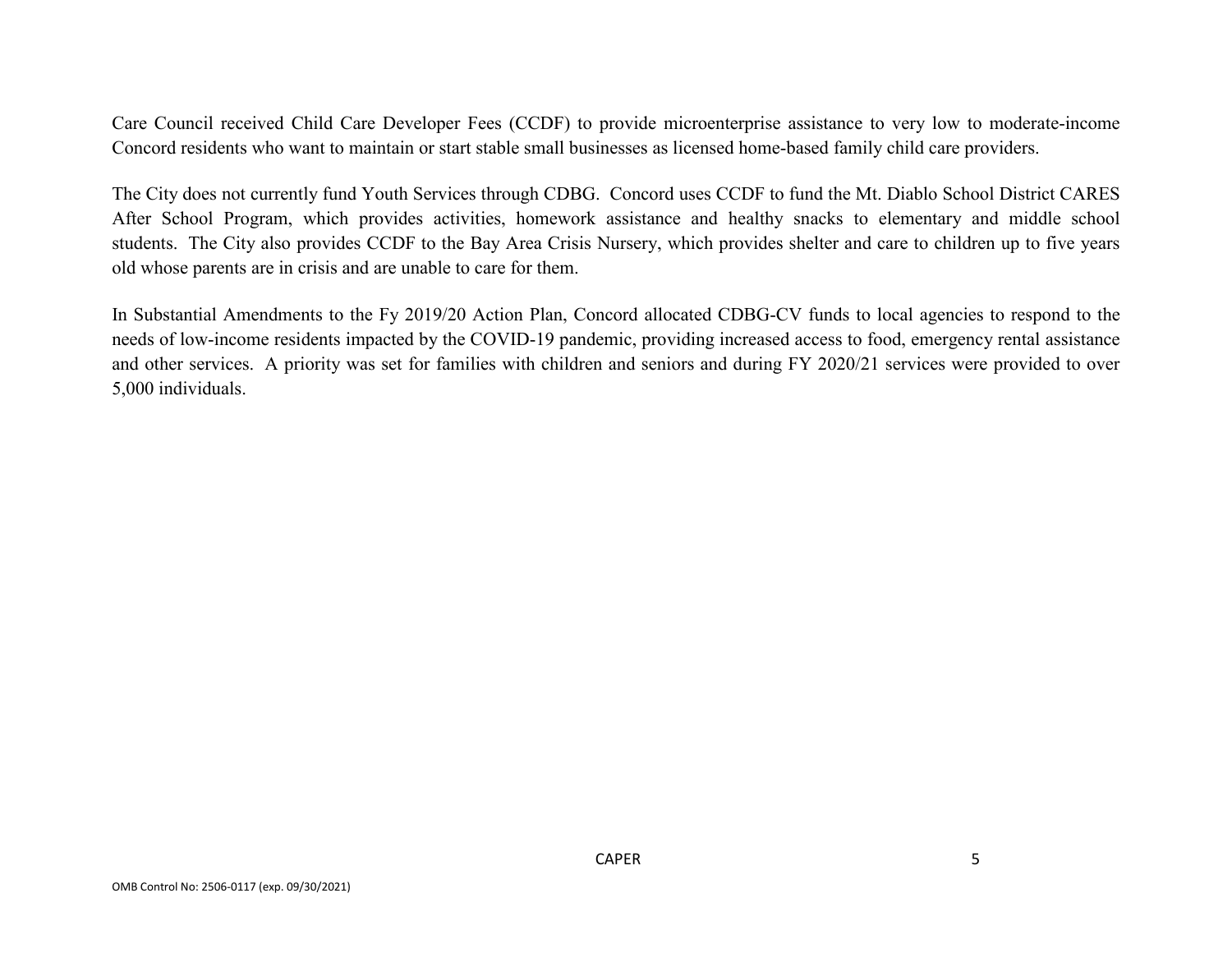# **CR-10 - Racial and Ethnic composition of families assisted**

**Describe the families assisted (including the racial and ethnic status of families assisted). 91.520(a)** 

|                                           | <b>CDBG</b> |
|-------------------------------------------|-------------|
| White                                     | 10,690      |
| <b>Black or African American</b>          | 1,820       |
| Asian                                     | 2,381       |
| American Indian or American Native        | 329         |
| Native Hawaiian or Other Pacific Islander | 211         |
| <b>Total</b>                              | 15,431      |
| Hispanic                                  | 5,292       |
| Not Hispanic                              | 10,139      |

**Table 2 – Table of assistance to racial and ethnic populations by source of funds**

#### **Narrative**

HUD reporting requirements for race and ethnicity include five additional categories not reflected above. City CDBG funds also provided services to residents self-identifying as American Indian/White, Asian/White, Black/White, American Indian/Black and Other Multi-Racial for a total of more than 26,000 residents. Please see Exhibit A-1 for specific race/ethnicity data by project.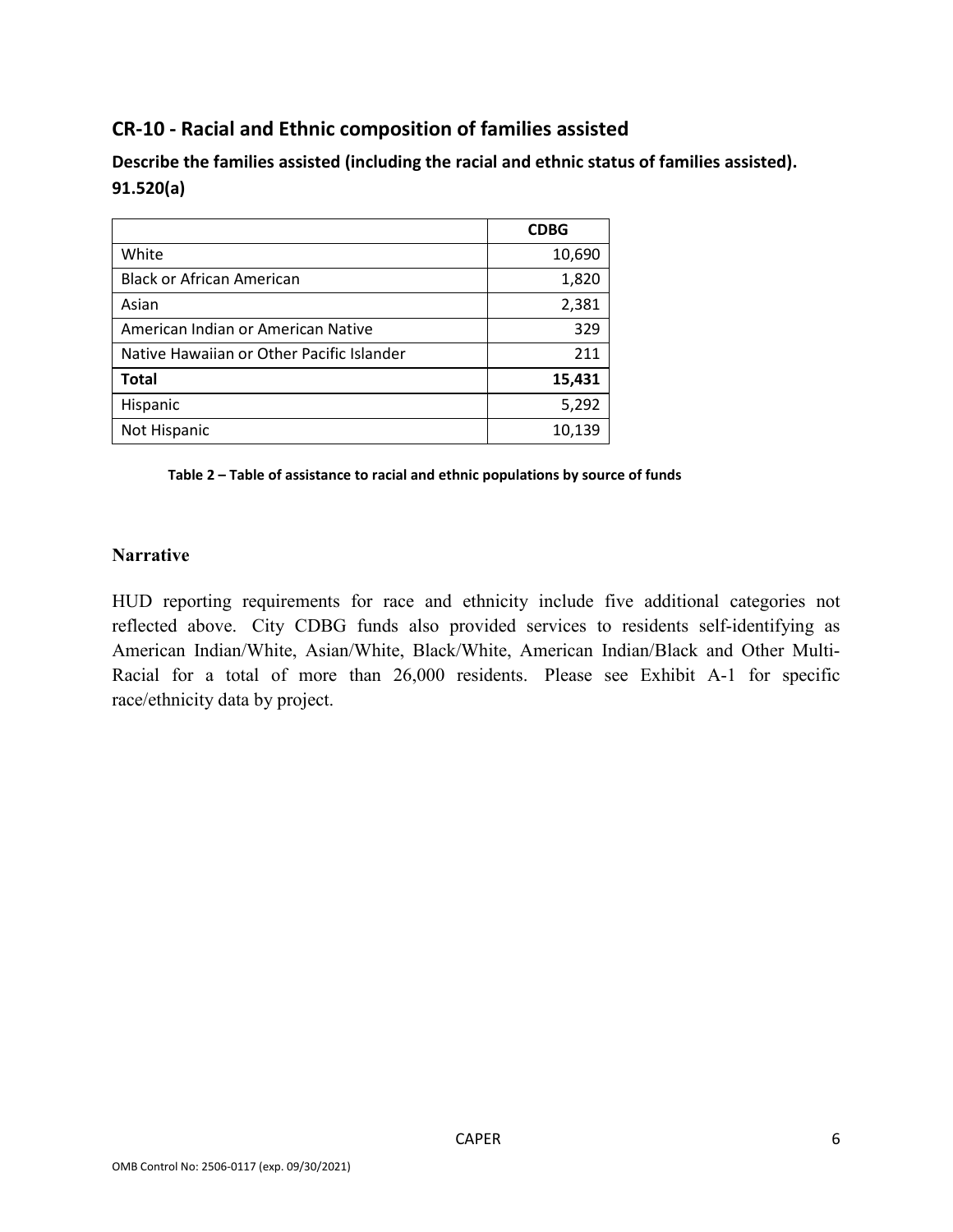# **CR-15 - Resources and Investments 91.520(a)**

| <b>Source of Funds</b>           | Source           | <b>Resources Made</b> | <b>Amount Expended</b>     |  |  |  |
|----------------------------------|------------------|-----------------------|----------------------------|--|--|--|
|                                  |                  | Available             | <b>During Program Year</b> |  |  |  |
| <b>CDBG/Revolving Loan Funds</b> | public - federal | 1,166,970             | 1,104,397                  |  |  |  |
| Other                            | public - federal |                       |                            |  |  |  |
| Child Care Developer Fees        | public - local   | 216,000               | 196,695                    |  |  |  |

#### **Identify the resources made available**

**Table 3 - Resources Made Available**

### **Narrative**

In addition to CDBG funds, the City allocated \$216,000 in Child Care Developer Fees (CCDF) specifically to support child day care services. The Mt. Diablo School District CARES After School program received funding to provide after school activities to more than 1,000 youth. CocoKids received CCDF to provide support and training to local family day care providers in Concord. The Bay Area Crisis Nurssery (BACN) received funding to provide secure emergency shelter for up to 30 days for children up to five years old whose parents are in crisis. In the past year BACN sheltered 36 Concord children. The City also allocated \$50,000 in Revolving Loan Funds to the Homeowners Rehabilitation Loan and Grant program.

#### **Identify the geographic distribution and location of investments**

| <b>Target Area</b> | <b>Planned Percentage of</b><br><b>Allocation</b> | <b>Actual Percentage of</b><br><b>Allocation</b> | <b>Narrative Description</b> |
|--------------------|---------------------------------------------------|--------------------------------------------------|------------------------------|
| City of Concord    | 100                                               |                                                  | Citywide                     |

**Table 4 – Identify the geographic distribution and location of investments**

### **Narrative**

Concord does not allocate funds on a geographic basis. Funds are allocated throughout the City to respond to priority needs. The City will prioritize the use of its CDBG funding for the conservation of affordable housing for low-income households and to address homelessness. Infrastructure improvements will be focused on those city-wide barrier removal priorities noted in the City's ADA Transition Plan. Investments in public facilities and services serving special needs populations and low to moderate income persons will be made by allocating funds to local organizations that provide services to lowincome households throughout the City. CDBG-CV funds for food and emergency rental assistance were prioritized for families with children and seniors citywide.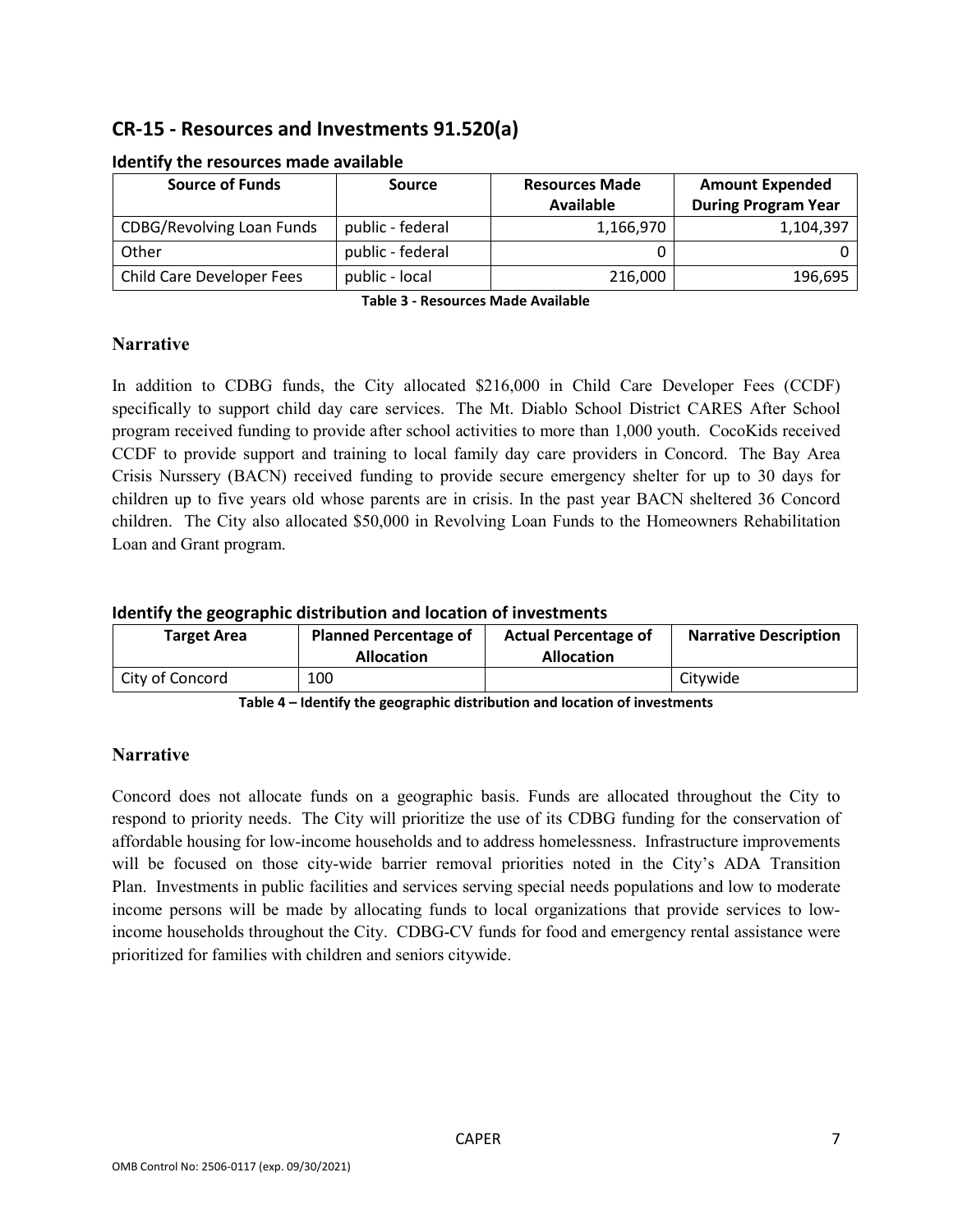#### **Leveraging**

**Explain how federal funds leveraged additional resources (private, state and local funds), including a description of how matching requirements were satisfied, as well as how any publicly owned land or property located within the jurisdiction that were used to address the needs identified in the plan.**

During FY 2020/21, CDBG and CCDF funds leveraged almost \$23 million from local resources and agency matching funds to accomplish the housing and non-housing objectives identified in Concord's Consolidated Plan. These funds are often coupled with local funds, allowing projects to compete for additional funding provided by tax credits, bonds, and state financing programs. An investment by the City makes projects more competitive in various funding competitions. Although all sources and types of funds are more limited due to the current economic climate and the demise of statewide redevelopment tax-increment funds, the City will continue to search for additional sources of funding from local, state, federal, and private sources.

To help leverage resources, the City requires a 15% match for all projects funded up to \$10,000, and a 20% match for all projects over \$10,000. Matching funds for these projects typically include other federal or state funds, or private funds from foundations and donations. Please see Exhibit A-2 for leveraging information by project.

As CDBG-CV funds were allocated for emergency services through short-term contracts, matching funds were not required.

There is no publically owned land in Concord that may be used to address identified needs however, Concord is currently developing a Reuse Plan for the 5,028 acre Inland Area of the Concord Naval Weapons Station, which is expected to include 12,000 new residential units, 25 percent of which will be affordable housing.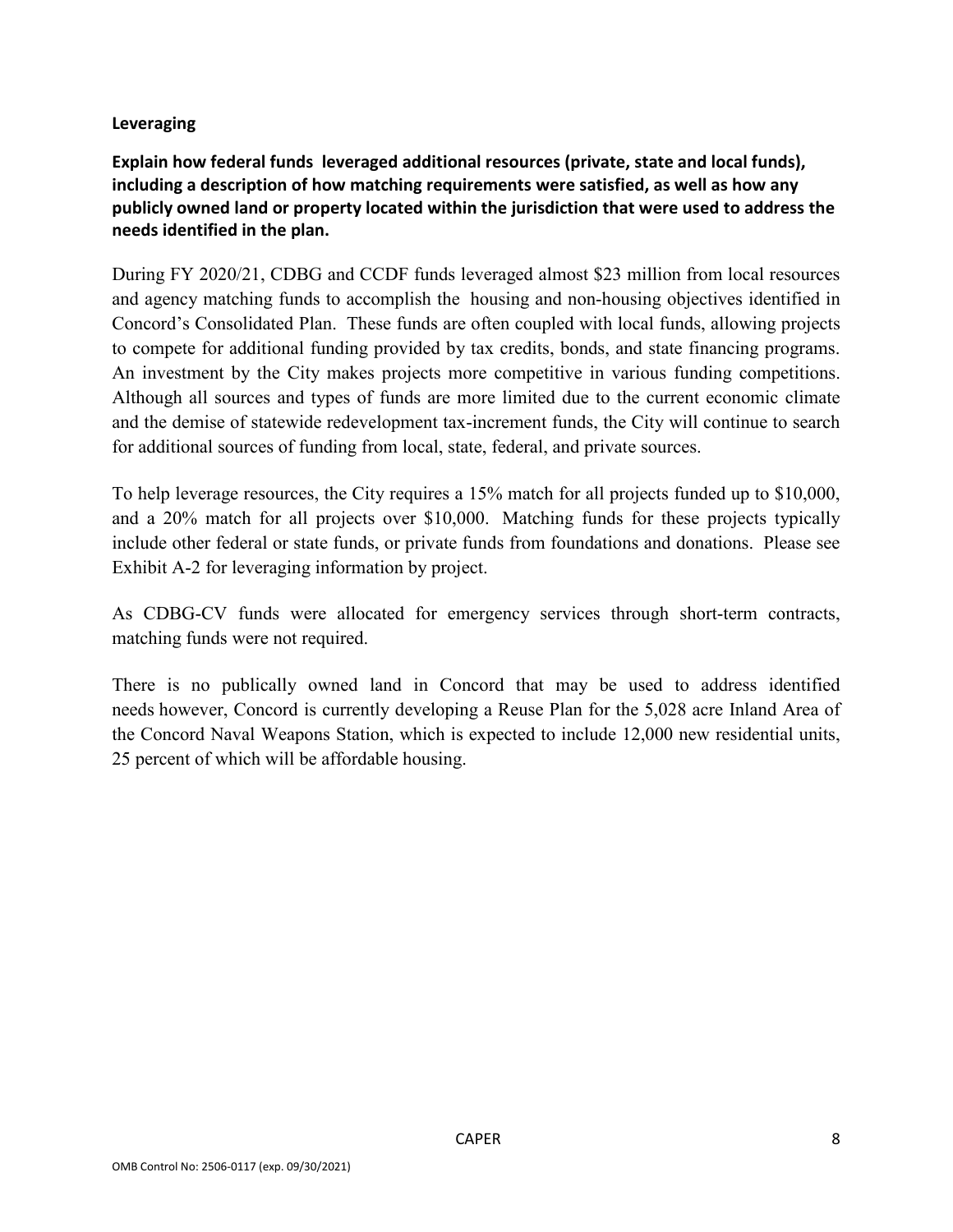# **CR-20 - Affordable Housing 91.520(b)**

**Evaluation of the jurisdiction's progress in providing affordable housing, including the number and types of families served, the number of extremely low-income, low-income, moderate-income, and middle-income persons served.**

|                                          | <b>One-Year Goal</b> | Actual |
|------------------------------------------|----------------------|--------|
| Number of Homeless households to be      |                      |        |
| provided affordable housing units        |                      |        |
| Number of Non-Homeless households to be  |                      |        |
| provided affordable housing units        | 0                    |        |
| Number of Special-Needs households to be |                      |        |
| provided affordable housing units        |                      |        |
| <b>Total</b>                             | 0                    |        |

**Table 5 – Number of Households**

|                                        | <b>One-Year Goal</b> | Actual |
|----------------------------------------|----------------------|--------|
| Number of households supported through |                      |        |
| <b>Rental Assistance</b>               | 0                    |        |
| Number of households supported through |                      |        |
| The Production of New Units            | 0                    |        |
| Number of households supported through |                      |        |
| <b>Rehab of Existing Units</b>         | 25                   | 20     |
| Number of households supported through |                      |        |
| <b>Acquisition of Existing Units</b>   | 0                    |        |
| <b>Total</b>                           | 25                   | 20     |

**Table 6 – Number of Households Supported**

#### **Discuss the difference between goals and outcomes and problems encountered in meeting these goals.**

The City made significant progress in meeting the goals and objectives contained in the 2020/25 Consolidated Plan and the 2020/21 Action Plan. Problems in meeting those goals are primarily the result of the limited funding available and the increased housing costs in today's market.

The City allocated \$325,000 in CDBG and Revolving Loan Funds to be used for housing rehabilitation grants and loans. As discussed previously, the City provided twenty (20) grants to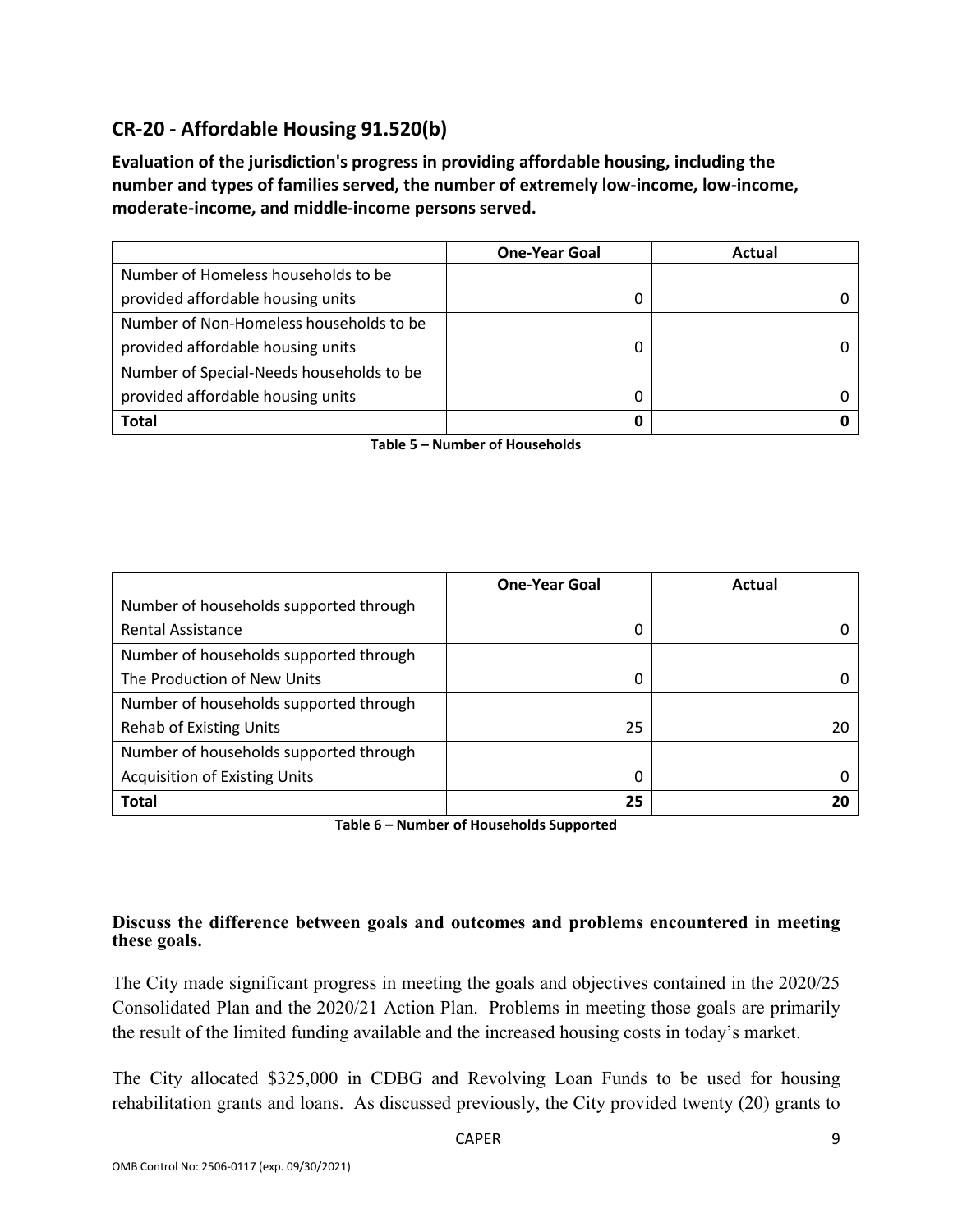low-income households for the repair of health and safety issues in their homes. The number of homeowners that can be assisted is limited by the amount of funds available. In addition, the number of contractors willing to bid on these small projects on a reimbursement basis is very limited, making it difficult to move projects along in a timely manner.

The City provided \$919,352 in CDBG-CV funds for emergency rental assistance to low-income tenants impacted by the COVID-19 pandemic. Assistance was provided to 121 households through April, 2021. At that time, the California State rental assistance program was introduced. Agencies funded by Concord began assisting tenants with applying for those funds in order to preserve CDBG-CV funds for when the State program sunsets on Septemer 30, 2021. At that time, the balance of the CDBG-CV funds will be made available to tenants.

On July 7, 2020, the Concord City Council adopted the Residential Tenant Protection Program (RTPP). The RTPP builds on State tenant protections by increasing the amount of relocation assistance from \$1,000 to \$5,000 or two months rent, whichever is more. The RTPP also includes a requirement for the landlord to offer a lease of at least 12 months. If the tenant declines, the landlord must offer a lease of at least 6 months. If the tenant again declines the landlord may issue a month-to-month least.

Concord has a long history of supporting the construction and conservation of affordable housing, In June, 2018, Concord allocated \$5.5 million in City Affordable Housing Funds to Resources for Community Development (RCD), a nonprofit housing developer, for the new construction of 44 units. In May, 2019, City Council allocated an additional \$2.3 million for a total of \$7.8 million to allow RCD to acquire an adjacent property and increase the size of the project to 62 units. When completed, the complex will serve low income residents at 30% to 60% of AMI.

Concord is currently developing a Reuse Plan for the 5,028 acre Inland Area of the Concord Naval Weapons Station, which was created by the Navy in the 1940s during World War II. The Inland Area of the base was deactivated in 1997 and declared surplus property by the Navy in 2007. The development of the area represents a significant opportunity for the City. The Reuse Plan will improve the quality of life for residents of Concord and the region through creation of new jobs, a variety of housing types, significant open space, preservation of natural resources, active parks, pedestrian and bike trails and community facilities. The project is expected include 12,000 new residential units, 25 percent of which will be affordable housing.

### **Discuss how these outcomes will impact future annual action plans.**

In FY 2020/21, Concord allocated CDBG funds for the Housing Rehabilitation Loan and Grant program. Due to the rising cost of construction and repairs it is difficult to adequately meet the needs of the City's aging housing stock. In May, 2018, the City Council adopted Resolution No.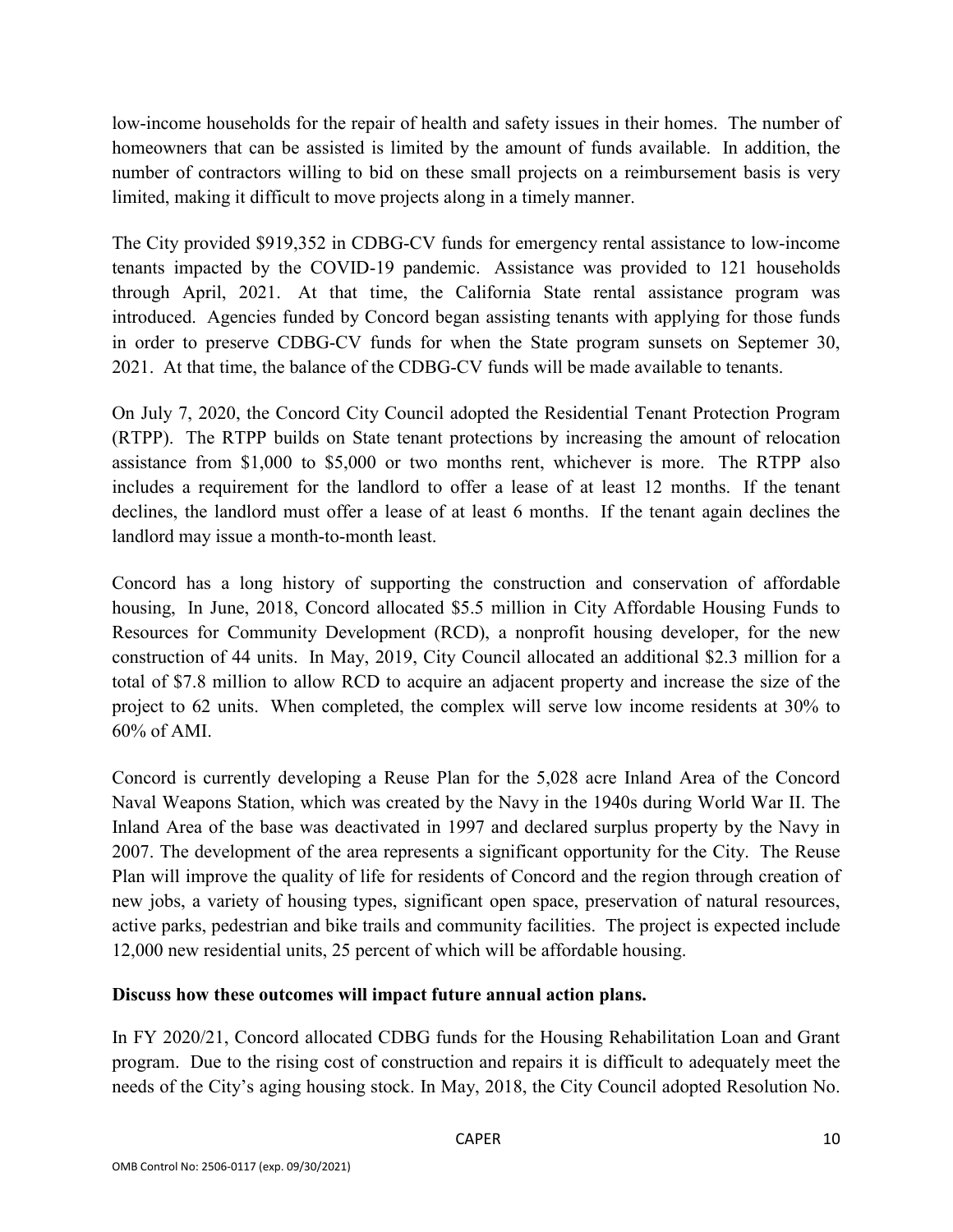18-36 which increased the maximum grant amount of the Housing Rehabilitation Grant Program from \$10,000 to \$15,000, increased the maximum loan amount of the Housing Rehabilitation Loan Program from \$55,000 to \$75,000 and decreased the 35-day payment retention to contractors from 20% to 5%. These changes allowed the City to better serve the needs of lowincome homeowners but has reduced the number of residents that can be assisted.

As the Naval Weapons Station Reuse Plan is developed the resulting affordable housing units will be included in future action plans. The development will provide a variety of services for homeless and low-income individuals and families, including emergency shelter and housing, and will be reported in future action plans.

**Include the number of extremely low-income, low-income, and moderate-income persons served by each activity where information on income by family size is required to determine the eligibility of the activity.**

| <b>Number of Households Served</b> | <b>CDBG Actual</b> | <b>HOME Actual</b> |
|------------------------------------|--------------------|--------------------|
| <b>Extremely Low-income</b>        | 10                 |                    |
| Low-income                         |                    |                    |
| Moderate-income                    |                    |                    |
| Total                              | 20                 |                    |

**Table 7 – Number of Households Served**

#### **Narrative Information**

Along with the greater Bay Area, Concord is faced with rapid increases in the cost of rental housing without a corresponding increase in wages for low-income earners. The City will continue to support the preservation of affordable housing by funding needed home repairs for low income homeowners, providing funds for financial assistance to help prevent homelessness or to quickly rehouse the homeless, and by supporting economic development to promote selfsufficiency. Special needs groups such as elderly/frail elderly, persons with disabilities, persons who suffer from alcohol and other drug addictions, persons who are victims of domestic violence and persons living with HIV/AIDS are at an especially high risk of homelessness. Due to their special needs and/or circumstances, they may have difficulty accessing affordable housing and face obstacles created by lack of income. The City of Concord will continue to provide CDBG and local funds to programs that improve the quality of life for residents with special needs.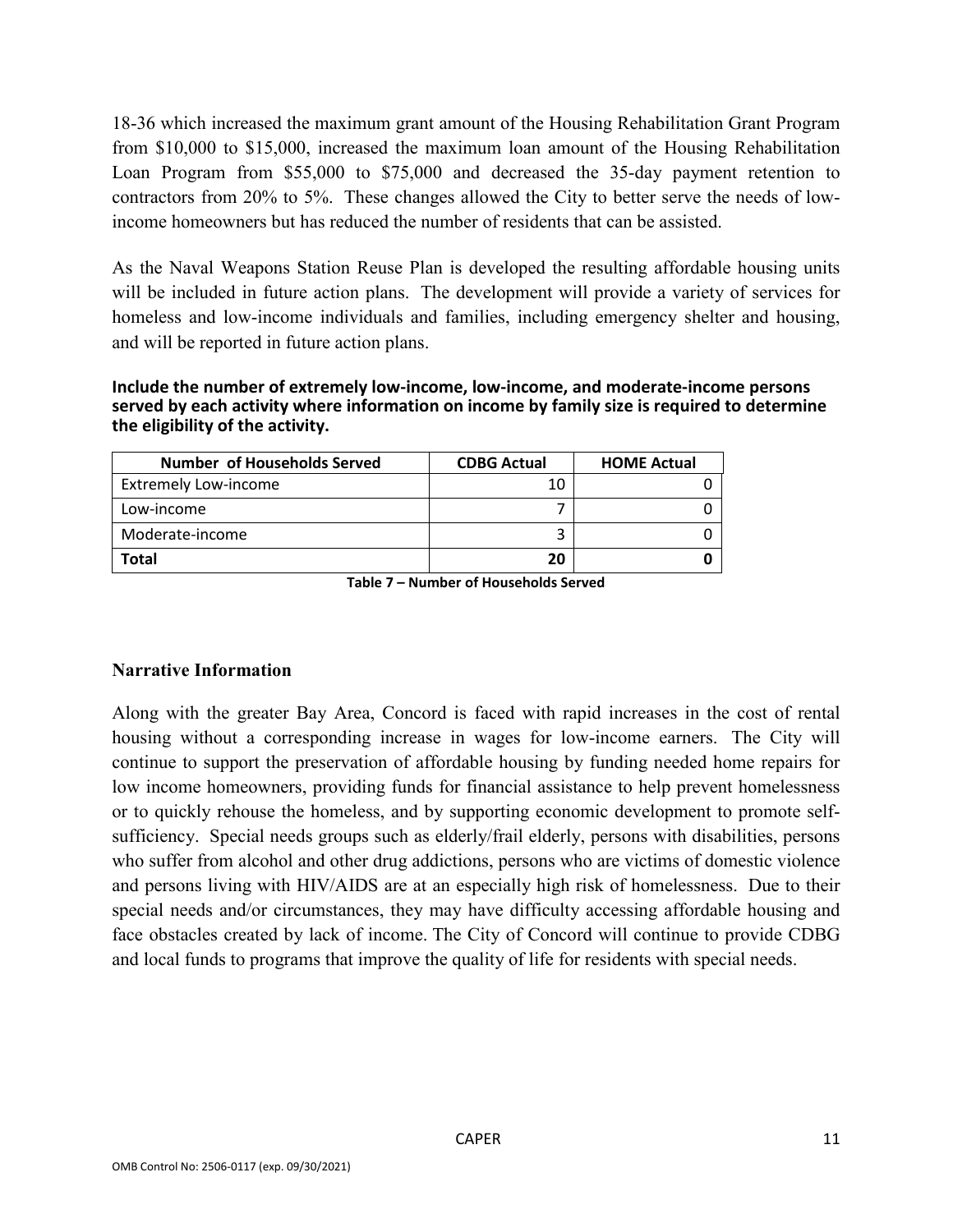# **CR-25 - Homeless and Other Special Needs 91.220(d, e); 91.320(d, e); 91.520(c)**

**Evaluate the jurisdiction's progress in meeting its specific objectives for reducing and ending homelessness through:**

# **Reaching out to homeless persons (especially unsheltered persons) and assessing their individual needs**

The Contra Costa Continuum of Care uses a number of strategies to reach out to unsheltered persons experiencing homelessness and assess their individual needs, including direct outreach and marketing, the use of phone-based services including the 211 line, marketing in other languages (e.g., Spanish), making physical and virtual locations accessible to those with disabilities, and collaborating with local law enforcement.

Outreach Services: As a part of the Contra Costa Coordinated Entry System, CORE (Coordinated Outreach, Referral and Engagement) Teams serve as an entry point into the homeless system of care, providing both day and evening outreach resources and services to encampments and service sites. Concord provides CDBG, CPHHCD and other local funds to provide dedicated homeless outreach services in the City 20 hours per week. The outreach teams seek out individuals on the street and in encampments and provide clients with access to food and shelter, and to integrated health, mental health and substance abuse services.

Health Care for the Homeless: In addition to providing direct medical care, testing and immunization services, the County-funded Health Care for the Homeless Program uses its mobile healthcare van for outreach. The bilingual Healthcare for the Homeless Team assesses client's needs, provides social support, and links clients to appropriate services and programs.

A hotel/motel program to house the homeless during the pandemic was created, resulting in the City sheltering 37 high-risk individuals in 15 families during the COVID-19 crisis. All were living on the streets of Concord and would have remained unsheltered without the City's support. These families received meals as well as support services and all households were transitioned to housing that meets their needs.

### **Addressing the emergency shelter and transitional housing needs of homeless persons**

Crisis services, including emergency shelter and transitional housing, are a critical component of the Contra Costa Coordinated Entry System. For individuals and families experiencing a housing crisis that cannot be diverted, CORE Teams and CARE Centers make referrals to over 900 emergency shelter and transitional housing beds throughout Contra Costa County. In keeping with a Housing First approach, the goal of Contra Costa's crisis response system is to provide immediate and easy access to safe and decent shelter beds, when available, to the most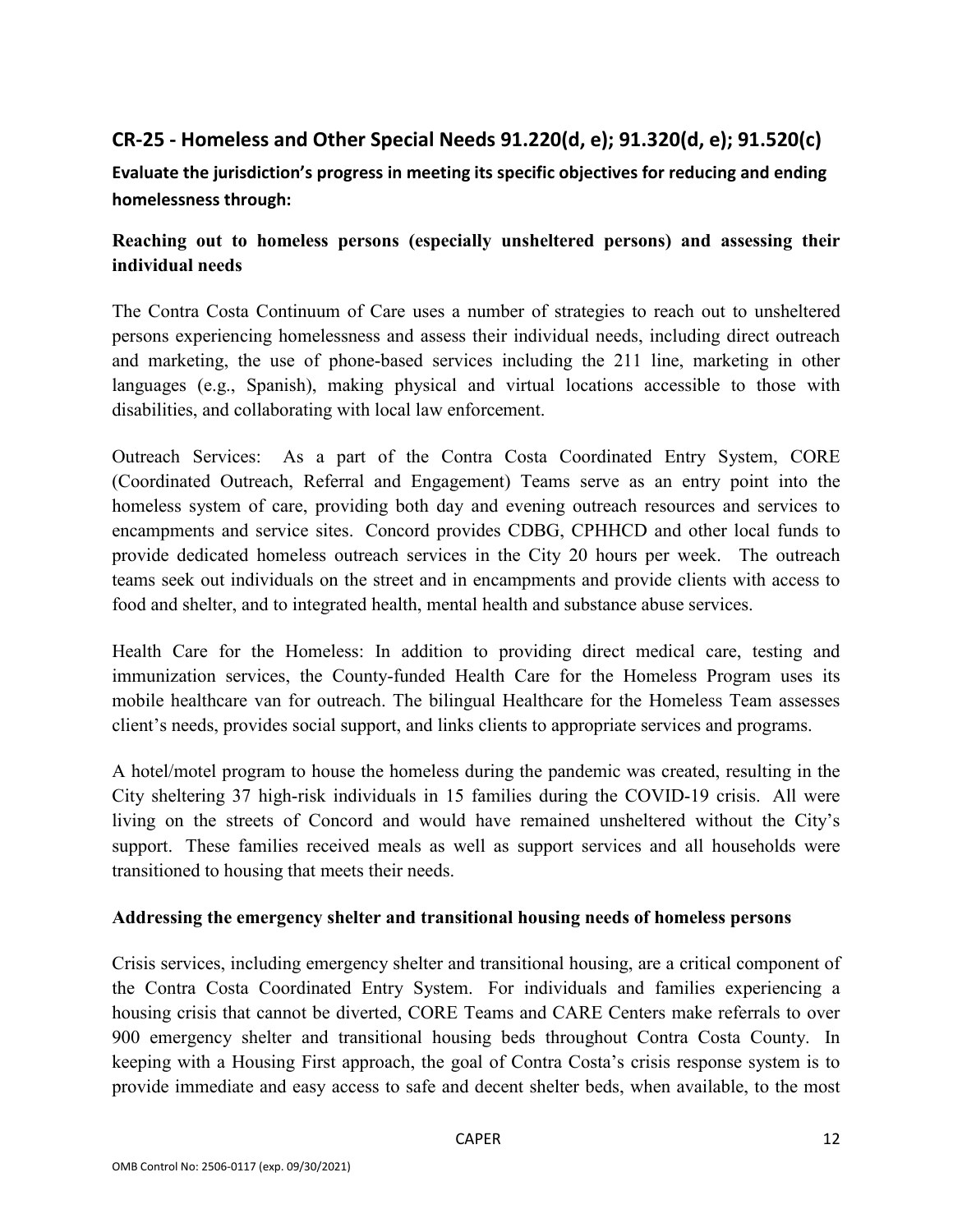vulnerable unsheltered people, including those that are chronically homeless, with the housingfocused goal of re-housing people as quickly as possible. Contra Costa CoC has established system-level performance measures for emergency shelter, including reducing the average length of stay increasing exits to permanent housing and increasing non-returns to homelessness.

Under HUD's 2019 CoC Program NOFA, the County CoC obtained an award \$16,665,017, the majority of which supports funding for outreach, rental assistance, and housing navigation and placement into permanent and permanent supportive housing for the most vulnerable, including seniors, chronically homeless individuals, and for survivors of domestic violence and their children.

County CoC Strategic Plan and System Modeling: In October 2014, the Contra Costa CoC updated its Strategic Plan to End Homelessness. The City's Housing Manager participated in the updating process as a member of the CoC Board and has served on various CoC subcommittees focused on five key modules: coordinated intake and assessment, performance measurement, prevention services and other supports, housing and communication. That plan has continued to be updated and informed by data identifying the utilization rates and costs per unit of service and intervention and demographic information to better plan to meet the needs of persons experiencing homelessness.

**Helping low-income individuals and families avoid becoming homeless, especially extremely low-income individuals and families and those who are: likely to become homeless after being discharged from publicly funded institutions and systems of care (such as health care facilities, mental health facilities, foster care and other youth facilities, and corrections programs and institutions); and, receiving assistance from public or private agencies that address housing, health, social services, employment, education, or youth needs**

The Contra Costa CoC has implemented a triage tool used by 211 and other crisis service entry points into our system to identify clients on the brink of homelessness and connect them to prevention, mainstream services, and diversion services. In 2019 the CoC also implemented rapid resolution services to assist clients at the system access points move towards early alternate stable housing options and reduce inflow and length of time in the homeless system. In 2020 rapid resolution services, which also includes landlord-tenant mediation, was scaled to allow all service providers to use those strategies to help clients at any stage. Rapid Resolution services have also been paired successfully with the CoC's flexible housing pool (Housing Security Fund), to provide financial assistance that may be necessary to secure those alternate housing options, including short term rental assistance and utility arrears.

There is significant cross system collaboration including with hospitals and clinics, Department of Probation, law enforcement, and the Office of the Public Defender. H3 and other CoC partner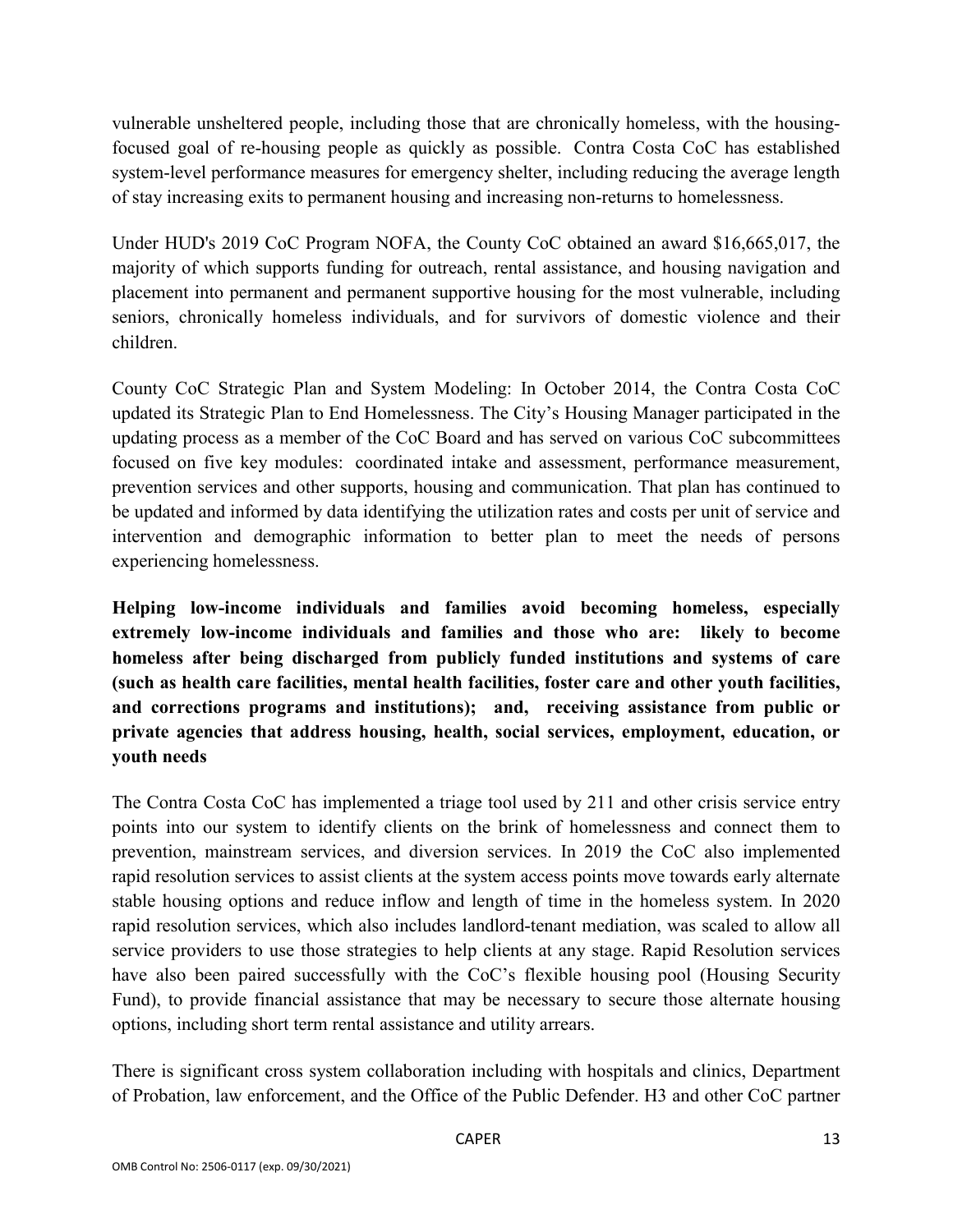agencies work closely with those systems, agencies and the County Employment and Human Services Department to ensure affordable housing and social services are available to individuals who are at risk of discharge into homelessness or unstable housing.

In cooperation with the local VA, Contra Costa's CoC has worked to increase its capacity to house and serve homeless veterans, including the distribution of HUD-VASH vouchers and rental assistance for permanent housing units provided to homeless veterans and their families under the Supportive Services for Veteran Families (SSVF) program. Concord's Housing Manager serves on Contra Costa County's SSVF Homeless Veteran Planning Group.

Access to Affordable Housing: The City has a long history of working with non-profit housing developers and encouraging the inclusion of units affordable to households with extremely-low incomes and those with special needs. Concord is currently developing a Reuse Plan for the 5,028 acre Inland Area of the Concord Naval Weapons Station, which was created by the Navy in the 1940s during World War II. The project is expected include 12,000 new residential units, 25 percent of which will be affordable housing.

Construction of Affordable Housing: In February, 2018, Concord released a Notice of Funding Availability (NOFA) for \$14 million in affordable housing funds to be used toward further actualizing Concord's opportunities for quality affordable housing. The City accepted a proposal from Resources for Community Development (RCD) for the new construction of 62 affordable units. It is anticipated that the project will be completed within the current RHNA cycle.

The City allocated \$375,000 in State Coronavirus Relief Funds (CRF) for emergency rental assistance to low-income tenants suffering the financial iimpacts of the COVID-19 pandemic. Assistance was provided to 55 households before the program sunset date of December 31, 2020. Utilizing federal CARES Act funds, the City also created a rental assistance program that allocted nearly one million dollars to Concord tenants struggling to make rent payments due to the financial impacts of the current crisis.

The City continues to work with the Contra Costa Public Housing Authority (PHA) and local affordable housing developers to maximize the inventory of affordable housing units to which formerly homeless clients can eventually transition.

**Helping homeless persons (especially chronically homeless individuals and families, families with children, veterans and their families, and unaccompanied youth) make the transition to permanent housing and independent living, including shortening the period of time that individuals and families experience homelessness, facilitating access for homeless individuals and families to affordable housing units, and preventing individuals and families who were recently homeless from becoming homeless again**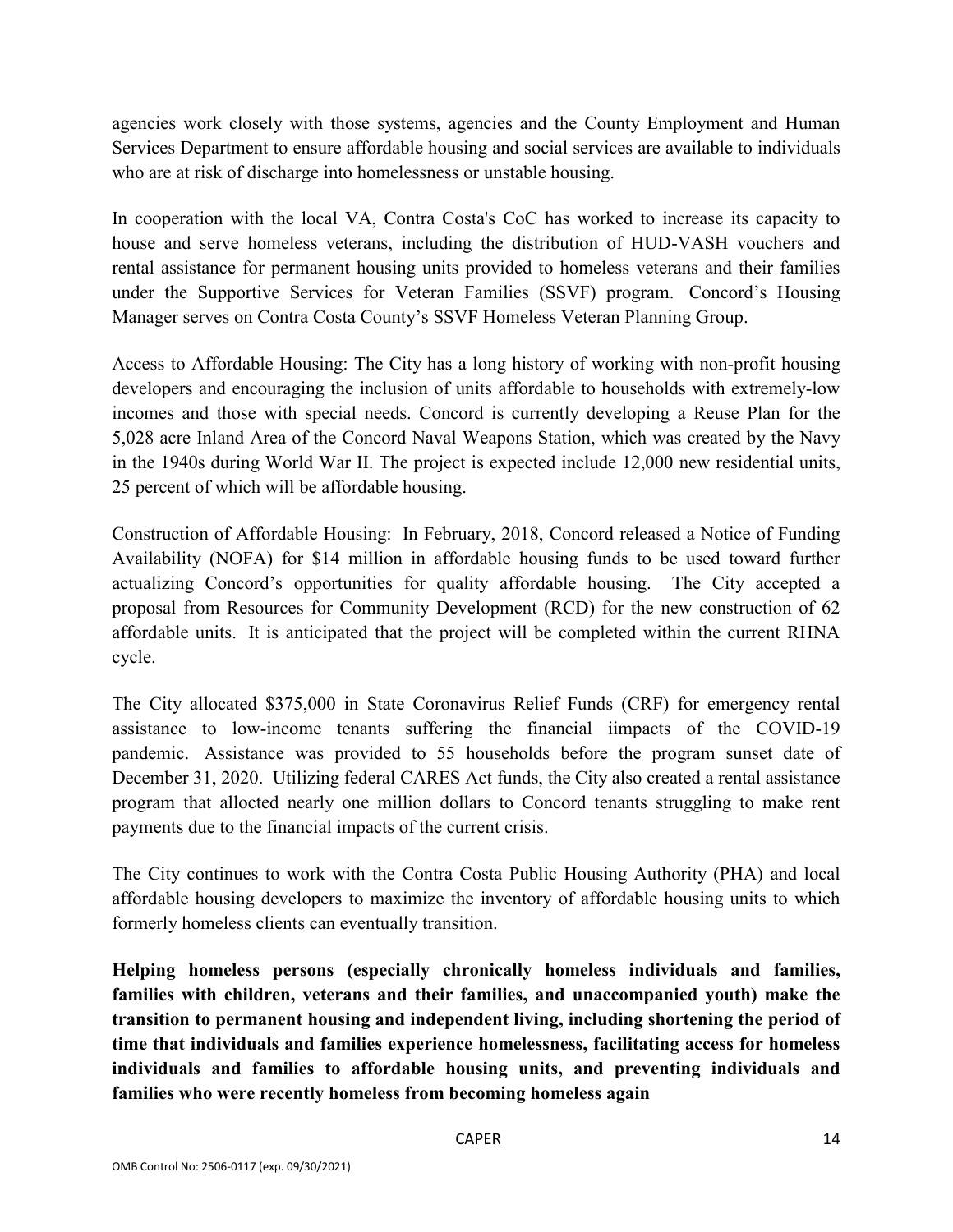The Contra Costa CoC uses the VI-SPDAT (which includes length of homelessness as measure of vulnerability) to help prioritize the most vulnerable people for available Permanent Supportive Housing. This process is used to prioritize individuals and families for Rapid Rehousing and permanent housing options, including Permanent Supportive Housing for individuals and families with high needs. Available housing is also prioritized for persons who have been homeless longest. The CoC and homeless services providers are committed to reducing length of time persons are homeless by reducing barriers to housing and services using a Housing First approach.

Chronically Homeless: Chronically homeless consumers are generally the most difficult to move from the streets and back into housing. The county tracks chronicity in a By-Name List. As of 2019 approximately one third of the County's 7,897 consumers were chronically homeless individuals and 52% of the chronically homeless individuals' VI-SPDAT scores indicated a need for permanent supportive housing. The County continues to invest in permanent supportive housing, housing intensive interim housing strategies, and other resources to reduce the length of time persons remain homeless and ensure healthy, stable housing is available for those who need it. . The County has planned the development of a HUD CoC-funded County project for High Utilizers of Multiple Systems (HUMS) containing microunits with onsite intensive case management. Since those funds were awarded, the County has used that funding to permanently house chronically homeless high needs individuals, which allows the target population to benefit from stable permanent housing even before the project building is completed.

Families with Children: Families experiencing a housing crisis who cannot be diverted are connected to crisis services and assessed for permanent housing using the Family VI-SPDAT. Using a Housing First approach, the CE Manager makes referrals to services and housing based on the prioritization to ensure the most vulnerable are first matched to resources that meet their needs. As of FY19/20 there are three large Rapid Rehousing projects dedicated to families with children.

Veterans: As part of their involvement in the Built For Zero campaign, the Contra Costa CoC focused on improving connections between the Veteran and homeless systems of care by facilitating data sharing between programs to better assess the number of veterans being housed each month in the community. All CoC program-funded providers, including outreach teams, assess veteran eligibility using a standardized HMIS intake form and qualifying clients are referred to veteran services using the coordinated entry system and HMIS database.

Transition Aged Youth: When foster youth age out of the foster care system, the County links them to the Independent Living Skills Program (ILSP). ILSP includes workshops that prepare youth for emancipation (money management, education, computer skills, home management, and social skills), employment assistance, non-McKinney-Vento housing and retention services, and an individualized transition plan out of foster care.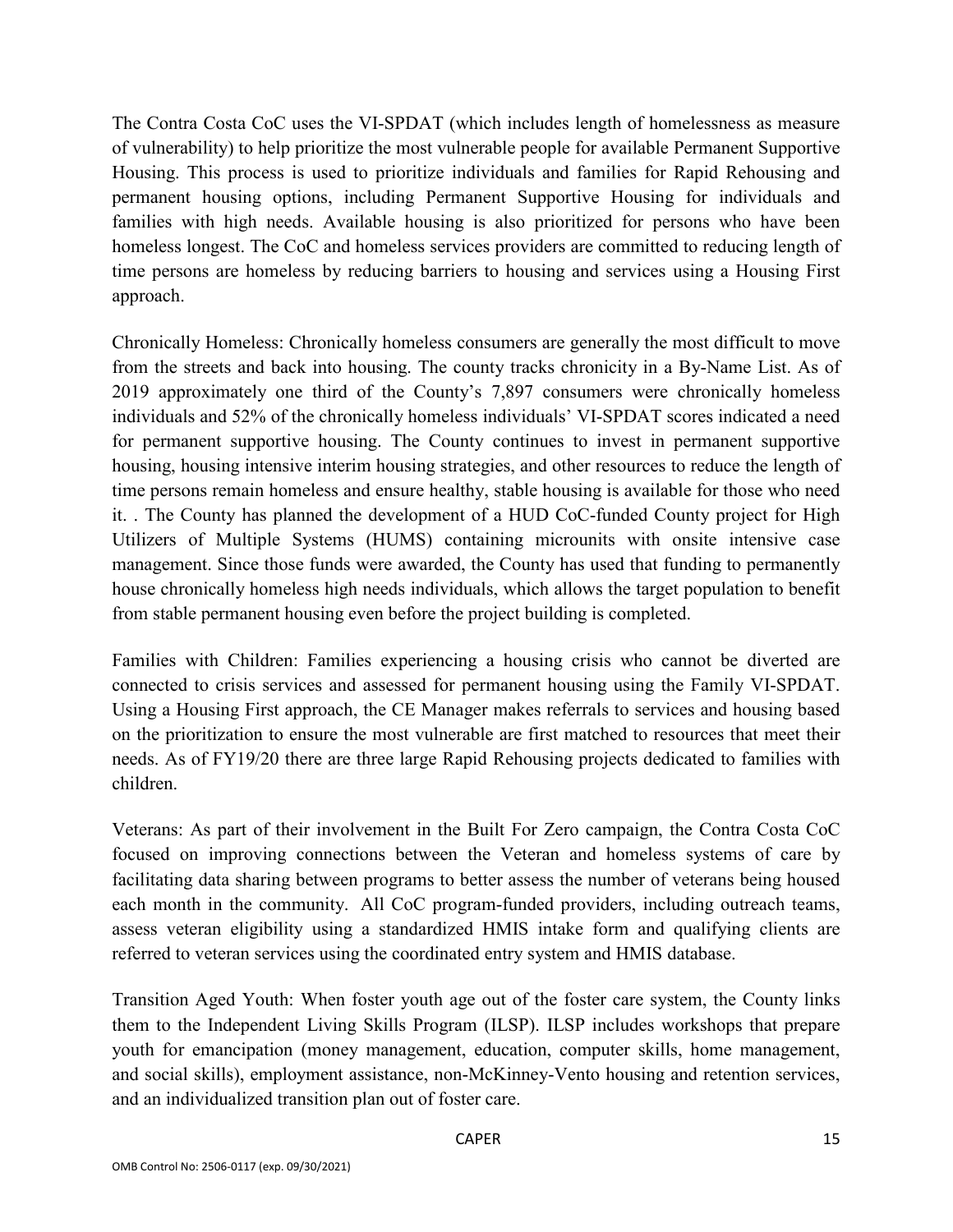Reentry Population: Over the past two years, the CoC has developed and scaled multiple projects with criminal justice system agencies to connect people reentering the community after incarceration, with prevention and rapid resolution services, specialized housing navigation services and housing.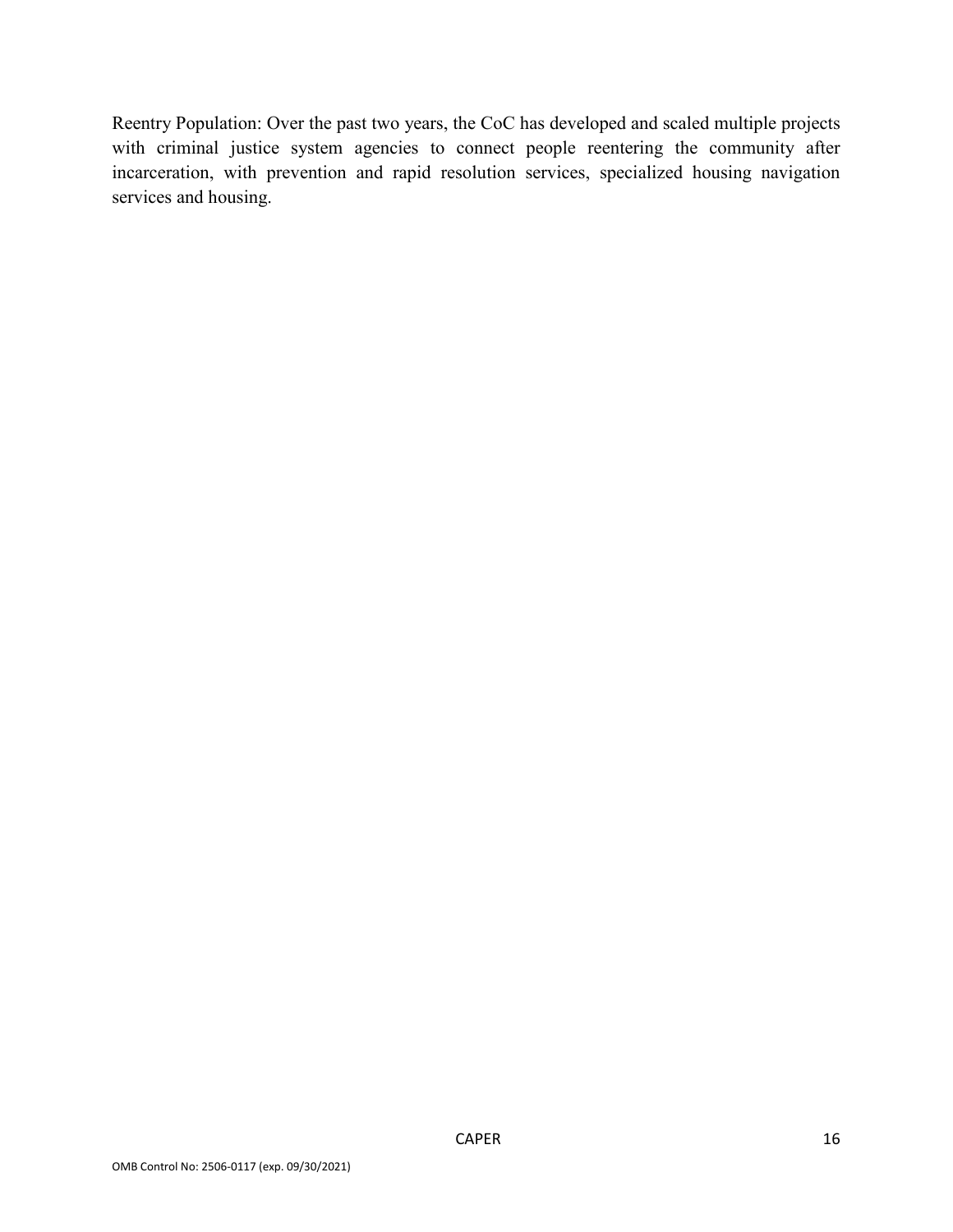# **CR-30 - Public Housing 91.220(h); 91.320(j)**

### **Actions taken to address the needs of public housing**

There are no Public Housing Units in the City of Concord. The Housing Authority of Contra Costa County (HACCC) assists Concord residents through the Section 8 Existing Housing Program. Section 8 Certificates/Vouchers allow very low-income (below 50% of area median income) families to pay no more than 30% of their income on housing. The HACCC contracts with rental housing property owners to pay the difference between what tenants can afford and fair market rents

## **Actions taken to encourage public housing residents to become more involved in management and participate in homeownership**

The City of Concord provides funds for the Below Market Rate and First Time Homebuyer programs, which specifically target low-income residents, including those who are exiting public housing assistance programs. These programs are widely marketed through various support services and programs throughout the City

#### **Actions taken to provide assistance to troubled PHAs**

Concord residents are assisted through the Housing Authority of Contra Costa County (HACCC) with Section 8 certificates and vouchers. This program is well run and has provided excellent service and support to low-income City residents.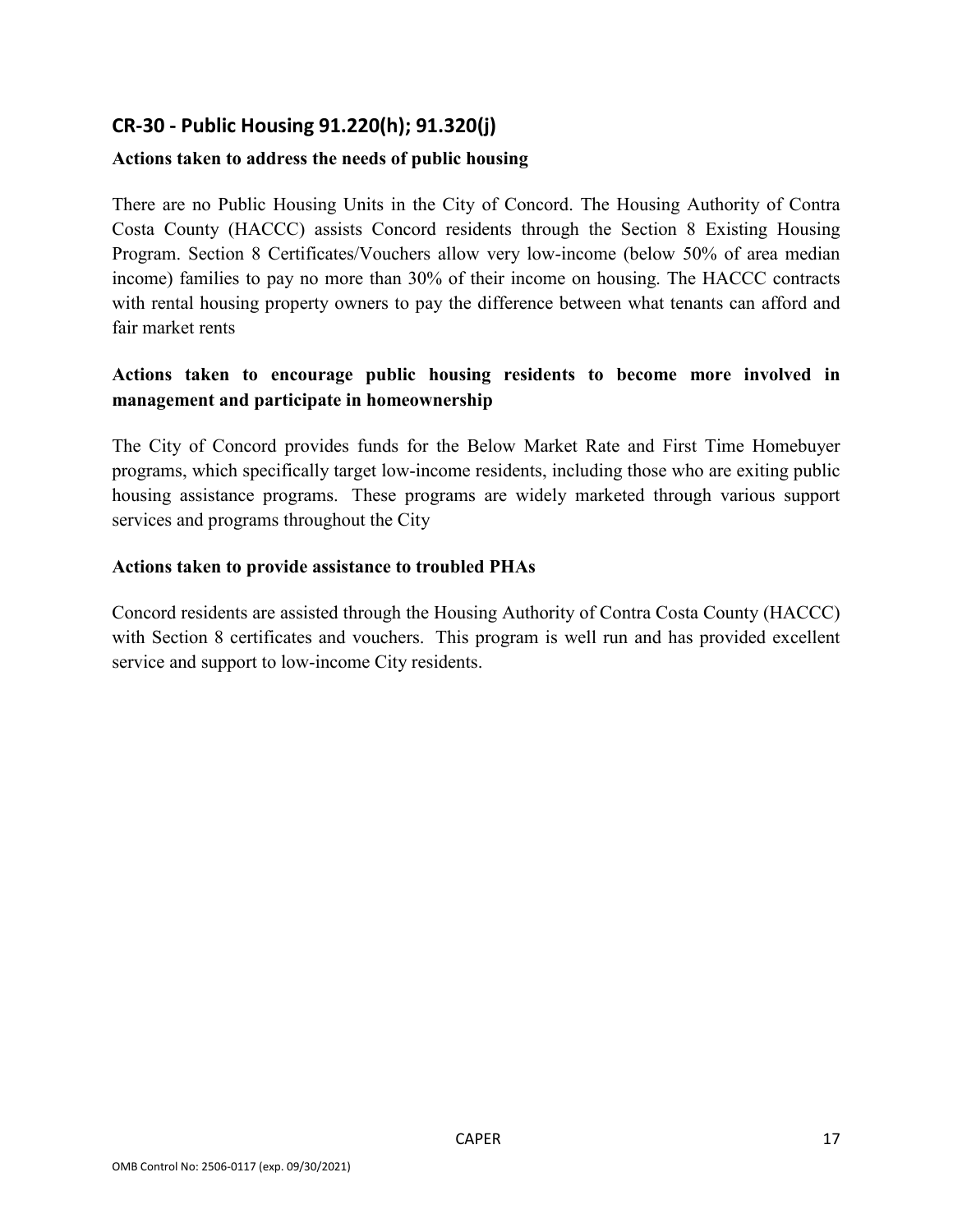# **CR-35 - Other Actions 91.220(j)-(k); 91.320(i)-(j)**

**Actions taken to remove or ameliorate the negative effects of public policies that serve as barriers to affordable housing such as land use controls, tax policies affecting land, zoning ordinances, building codes, fees and charges, growth limitations, and policies affecting the return on residential investment. 91.220 (j); 91.320 (i)**

The Housing Element Update adopted by the Concord City Council on January 6, 2015, included Program H-1.2.3, which promoted development of housing in the Downtown that is affordable to households at a range of income levels (extremely-low, very-low, low, moderate, and above moderate incomes). In 2019, the City allocated a total of \$7.8 million to Resources for Community Development for the construction of a 62 unit (61 of which would be incomerestricted) affordable housing development located in Concord's Downtown area.

Policy H-1.3 promoted the development of single-family homes that are affordable to very low, low & moderate-income households in all new single-family developments as well as in existing single-family neighborhoods. In 2020 the City added to its below market-rate inventory, five new single family homes affordable to moderate income households. The City provided firsttime homebuyer funds to three new households earning between 60 to 100% AMI.

Program H-1.4.2 encouraged allowing secondary units in the single-family districts in accordance with State law. In December 2020, the City utilized the awarded \$310,000 in California State Planning Grant Program grants to encourage the construction of accessory dwelling units (ADU) by contracting with a design firm to draft pre-approved ADU architectural plans which the City will make available free of charge to the public and will allow a streamlined approval process through the City's Planning Division.

Program H-1.4.3 reviewed the development code as it relates to secondary units and considered amendments to make the development of secondary units more feasible. In fiscal year 2020/2021, the City amended its ADU and Junior ADU ordinance to conform to less restrictive State law.

Program H-1.4.4 encouraged the City to evaluate its fees for second units to determine if the fees could be "scaled" so that small units or units created through conversion of habitable space are charged at a lower commensurate rate than larger units. This included a reduction in impact fees for small secondary living units of approximately \$5,000. Square footage requirements were expanded to allow for smaller as well as larger units ranging from 150 sq.ft. to a maximum of 1200 sq. ft.

Program H-2.1.1 encouraged the utilization of public funds to provide assistance in the rehabilitation and conservation of deteriorated single-family homes, multifamily developments, and mobile homes. The City provided 20 rehabilitation grants for low-income homeowners.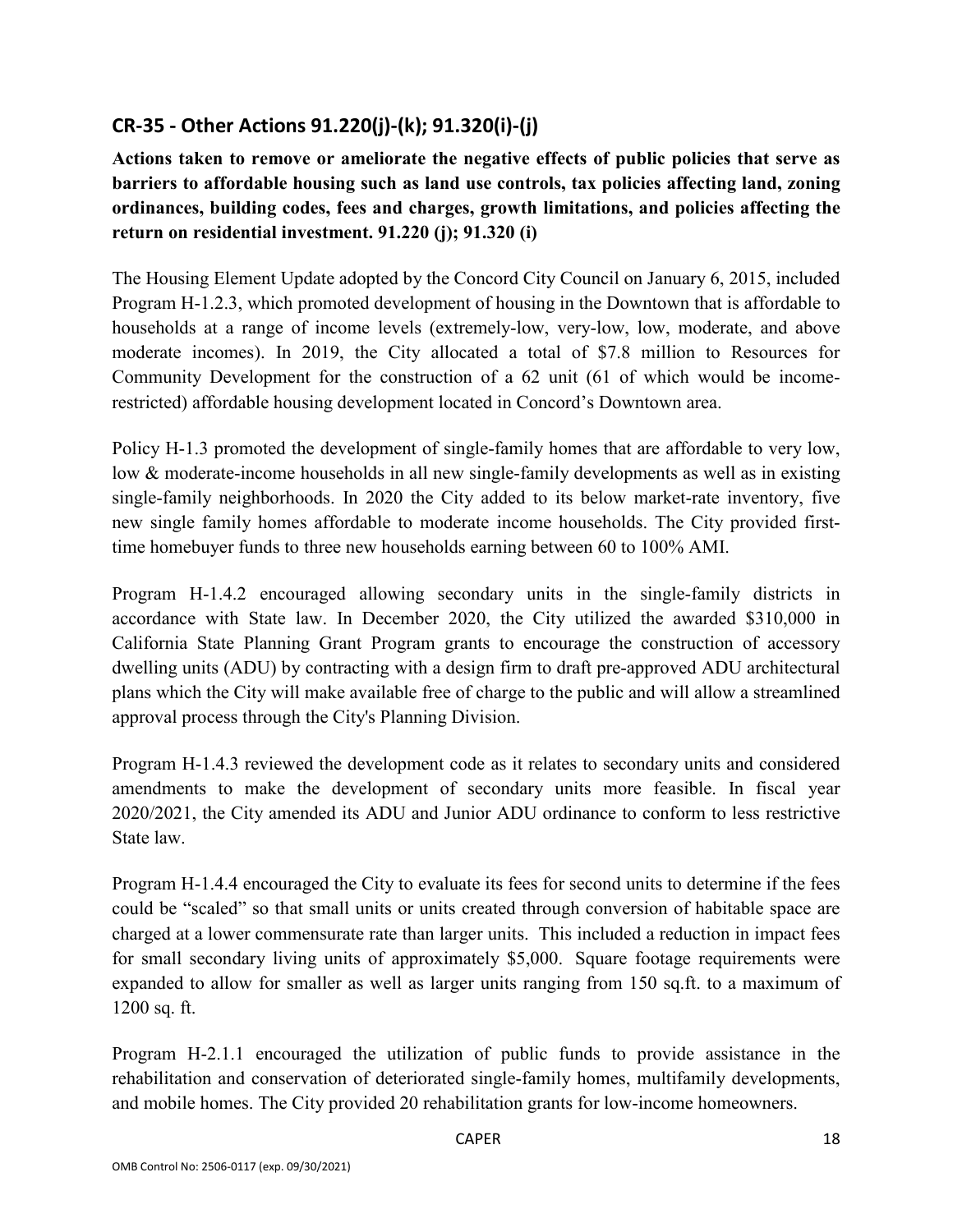Program H-2.4.1 established a mechanism to determine whether there is a risk of displacement of existing Concord residents and establish programs to mitigate this risk. In 2020, the City Council approved the Residential Tenant Protection Program which requires minimum lease terms and a greater relocation assistance payment than what is offered by the State. In December 2020, the Council also established a Rent Registry to allow collection of various rent and eviction data and help inform future policy decisions.

With the onset of the COVID-19 pandemic in March, 2020, City Council initiated a rent increase and eviction moratorium on all residential and commercial properties not exempted by the State. The moratorium was allowed to sunset on September 30, 2020, as State and County legislation was adopted that afforded those protections to Concord residents.

### **Actions taken to address obstacles to meeting underserved needs. 91.220(k); 91.320(j)**

The primary concentration of minority and low-income population in Concord is in the Monument Corridor, a triangular area between Highway 242 and Monument Blvd., up to Concord Avenue. This area lies within census tracts 3361, 3362, and 3280.

This area has been identified by the Concord City Council and targeted by the United Way of the Bay Area, the Hospital Council (John Muir/Mt. Diablo Community Health Fund), Contra Costa County Health and Human Services and other organizations as an area of substantial need for community resources. The City continues to provide for these at-risk residents by allocating funding to local community groups that provide food, health services and family support programs.

Concord continues to support programs that benefit the underserved populations and those residents most at-risk, providing funding for programs across the city through the CDBG program, the Concord/Pleasant Hill Health Care District and through Child Care Developer Fee

### **Actions taken to reduce lead-based paint hazards. 91.220(k); 91.320(j)**

In November, 2007, the City of Concord was awarded a Lead Hazard Control grant by HUD totaling \$1,389,228 over a three year period. Using a comprehensive strategy, the City clearly identified all single family and multi-family housing stock built before 1979 that had the possibility of being contaminated by lead-based paint. The City conducted extensive outreach and provided education about the hazards of lead poisoning and lead-based paint. Owners of multi-family properties built before 1979 were also contacted directly and given information about health hazards associated with lead-based paint and the methods and resources for lead based paint stabilization and abatement. It is estimated that, through this program, the City was able to address a large percentage of the lead hazards in homes in Concord.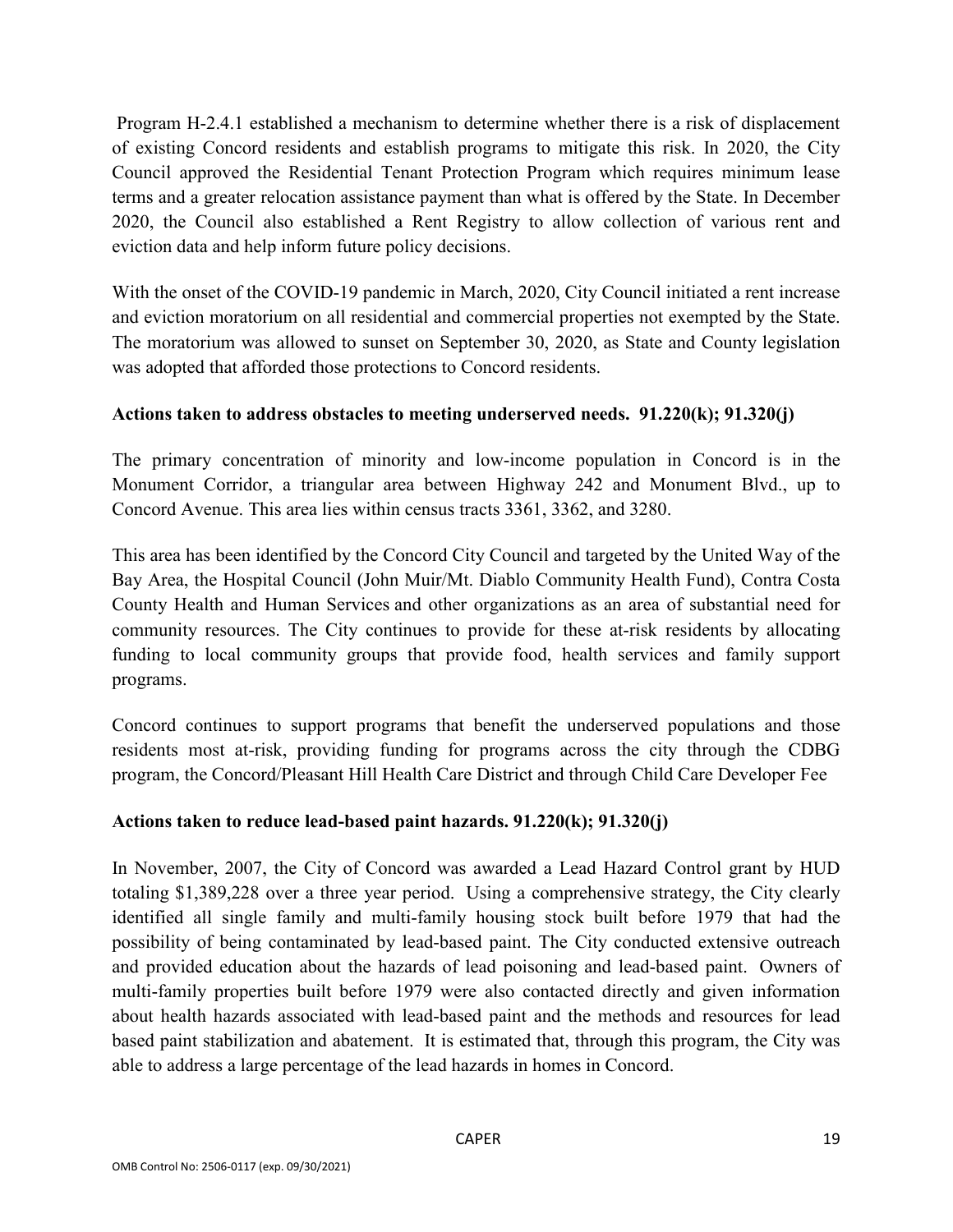Since the end of the grant period Concord has continued to address lead based paint hazards citywide through the Homeowner Rehabilitation Loan and Grant Program. Each loan and grant application received is assessed for lead based paint. If remediation is triggered then a parallel process for lead based paint is followed for the application, which includes a separate property evaluation, inspection, report, work write-up, bid process, contractor evaluation and selection, separate execution and clearance of the work, and separate documentation and record keeping to satisfy federal regulations.

#### **Actions taken to reduce the number of poverty-level families. 91.220(k); 91.320(j)**

Reducing the number of persons living below the poverty level within the City of Concord requires a comprehensive approach to poverty that includes: access to housing of choice unimpeded by discrimination; availability of affordable housing; job opportunities that require limited educational background and/or work experience as well as jobs that offer opportunities for growth and advancement and a living wage; opportunities for people with disabilities to move freely, live independently, and become or remain financially independent to the best of their abilities; access to health care for individuals, families, and children; safety nets for those balancing precariously on the economic edge, including seniors, single-parent families, minimum-wage earners, and others; and provision of life's basic requirements, such as food, shelter, and clothing, for those without these necessities. In FY 2020/21, the City also provided funds for Economic Development activities that enable low-income small business owners to start or grow their businesses, leading to greater self-sufficiency.

The City Council, Community Services Commission, and City staff embrace a holistic approach to addressing these issues as they meet to plan each year's funding allocations. Guided by community input shared in Public Hearings and in community-wide surveys, needs are heard, priorities are determined, and funds are allocated.

However, general economic conditions, the foreclosure crisis, and increased costs of rent, health care and food are resulting in greater numbers of people in need of even the most basic services, such as food pantry and hot lunches. The number of low-income families financially impacted by the COVID crisis has put a further strain on the ability of the City and community service providers to meet the needs of residsents.

### **Actions taken to develop institutional structure. 91.220(k); 91.320(j)**

The City of Concord works within an institutional structure, which includes private industry, nonprofit organizations, and public institutions, to carry out its housing and community development plan.

The Contra Costa County HOME Consortium is comprised of the County Conservation and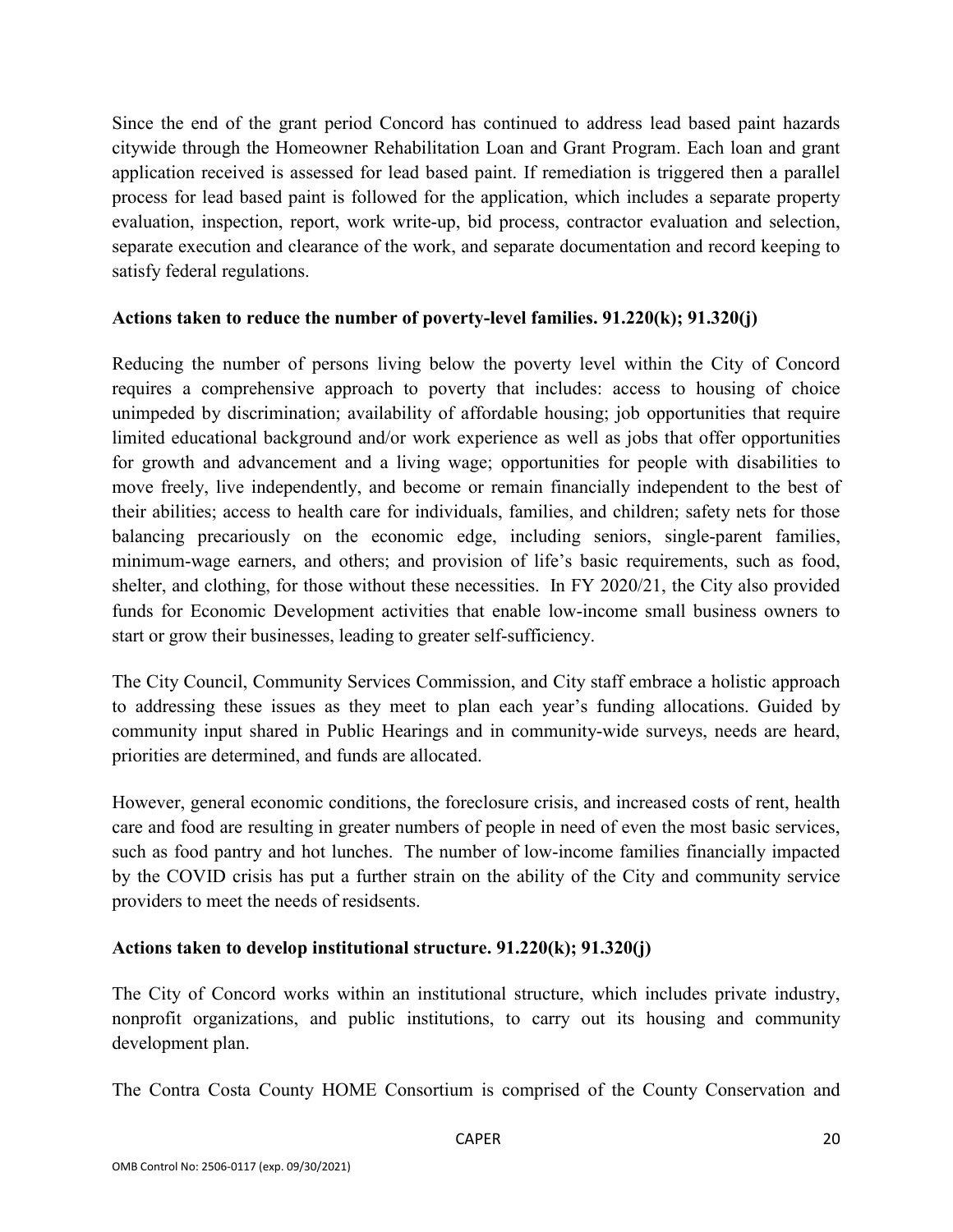Development Department's staff and the cities of Antioch, Concord, Pittsburg, and Walnut Creek. The City of Concord is an active member of the Consortium, and works with it to streamline CDBG processes for non-profit recipients. The Consortium meets quarterly to share information and work on ways to overcome gaps between our respective institutional structures and enhance coordination of funding and service delivery throughout the County. Working together to support mutual projects has developed the Consortium members into a close, supportive team who have a much better understanding of each other's challenges and needs.

Consortium members utilize a single grant application used by all jurisdictions; a single monitoring form with joint monitoring of agencies and shared results with other members; a joint grant process and joint meetings for all applicants and recipients of funding; quarterly or greater Consortium meetings; and increased technical assistance to nonprofits through individual meetings and workshops. Consortium members have continually streamlined processes to benefit agencies and to reduce our administrative costs, effectively channeling additional funds to our communities.

The City has embraced a style of governance known as Community Oriented Government (COG). COG is based on a philosophy that recognizes the interdependence and shared responsibility of the City government and the community in making Concord a city of the highest quality, continually enhancing the safety, environment, quality of life, and economic vitality of our city. It is a method of governance that encourages partnerships to identify community issues, determine resources, and apply innovative strategies designed to create and sustain healthy, vital neighborhoods. The five building blocks that are key to Community Oriented Government are partnerships, empowerment, problem solving, accountability, and customer orientation. The COG approach is founded on collaboration, both internally and externally, and responsiveness to internal and external consumer needs. This approach helps to reduce gaps inherent in institutional structures such as city government by increasing communication, developing partnerships, and enhancing coordination.

Participation in the Contra Costa Council on Homelessness enhances coordination of efforts to improve neighborhoods and overcomes gaps between governmental institutional structure and entire community. The City's Housing Manager was a member of the Executive Board of the Council for many years and continues to serve on subcommittees as needed.

# **Actions taken to enhance coordination between public and private housing and social service agencies. 91.220(k); 91.320(j)**

There are no Public Housing Units in the City of Concord. The Contra Costa Housing Authority assists Concord residents through the Section 8 Housing Program. Section 8 Certificates/Vouchers allow very low-income (below 50% of area median income) families to pay no more than 30% of their income on housing. The Contra Costa Housing Authority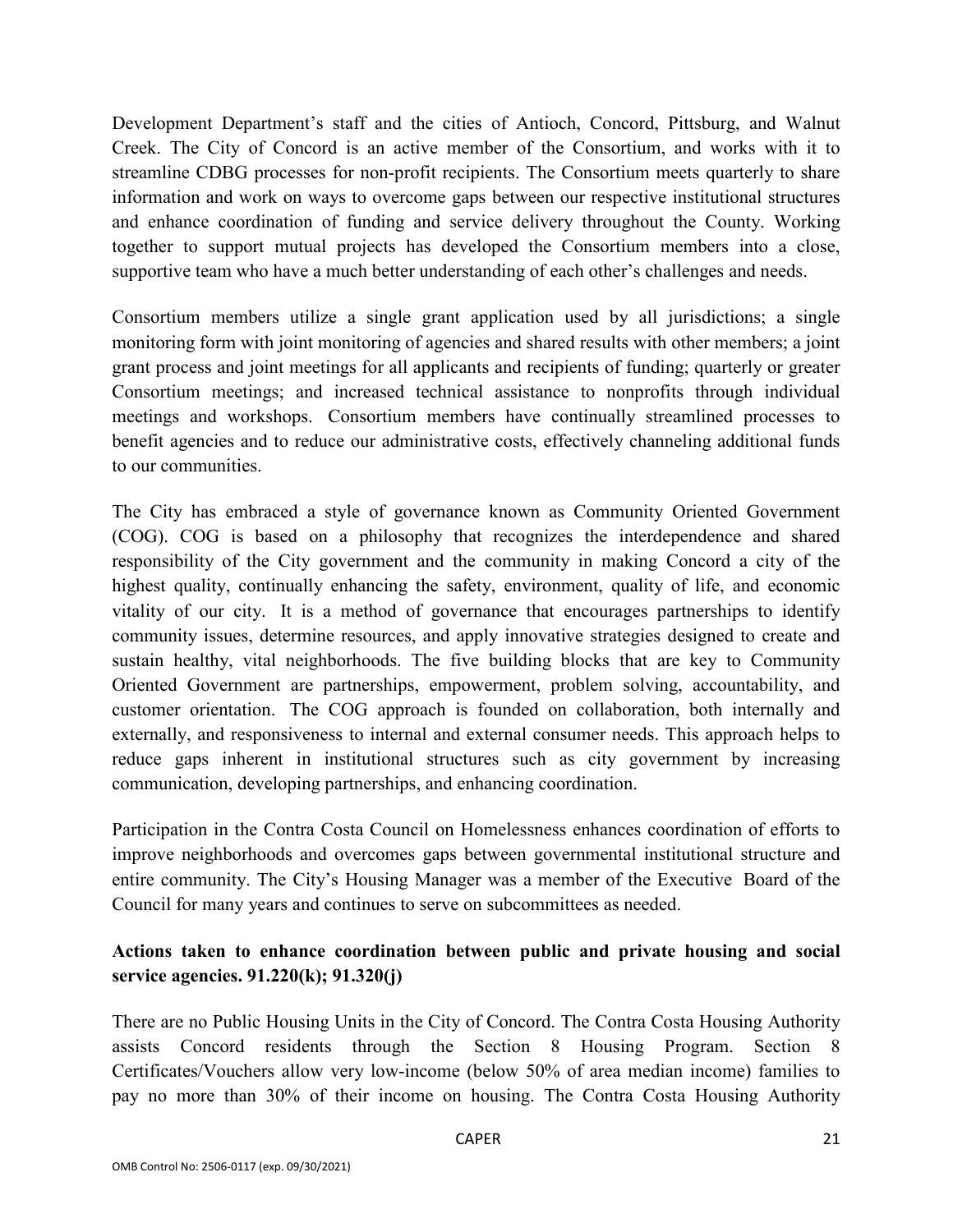contracts with rental housing property owners to pay the difference between what tenants can afford and fair market rents.

The City allocates CDBG funds to ECHO Housing to provide Fair Housing services to local residents to help them acquire and maintain their housing. ECHO also receives City funds to provide Tenant/Landlord Counseling and Tenant Legal Service to help low-income tenants maintain their housing.

## **Identify actions taken to overcome the effects of any impediments identified in the jurisdictions analysis of impediments to fair housing choice. 91.520(a)**

City staff, along with staff from the other Contra Costa CDBG entitlement jurisdictions (Antioch, Pittsburg, Walnut Creek and the Urban County), worked together to prepare the Contra Costa Consortium Analysis of Impediments to Fair Housing Choice (AI). An update of the AI was completed and approved by each Contra Costa CDBG entitlement jurisdiction in 2017.

Recommendation #1: Increase Public Awareness of Fair Housing Rights – Concord continues to provide CDBG support to agencies to provide Fair Housing consulting services. Fair housing service providers and their partner agencies continue to expand outreach to the community regarding fair housing rights. housing trainings and outreach at various non-profit agencies throughout the County.

Recommendation #2: Improve Financial Assistance for Housing – Concord and the Consortium continue to collaborate to expand affordable housing in communities where such opportunities are limited. The City and the Consortium allocate resources to encourage and facilitate the development of affordable housing throughout the entire Consortium, resulting in the development of new affordable housing.

Concord acontracts with Bay Area Affordable Homeownership Alliance (BAAHA) to assist qualified low-and moderate-income individuals with the purchase of their first home. FTHB loan funds are to assist with down payment and/or closing costs.

Recommendation #3: Review Home Purchase Loan Denial Figures with Local Lenders – The Consortium has incorporated in the CDBG contracts with their respective Fair Housing consulting agencies a review and monitoring of HMDA data in regard to loan denial rates among racial/ethnic minorities.

Recommendation #4: Increase Access to Special Needs Housing – The City has instructed its Fair Housing services provider to incorporate education and information to tenant, owners, and agents of rental properties about the necessity to provide equal access to housing to special needs populations.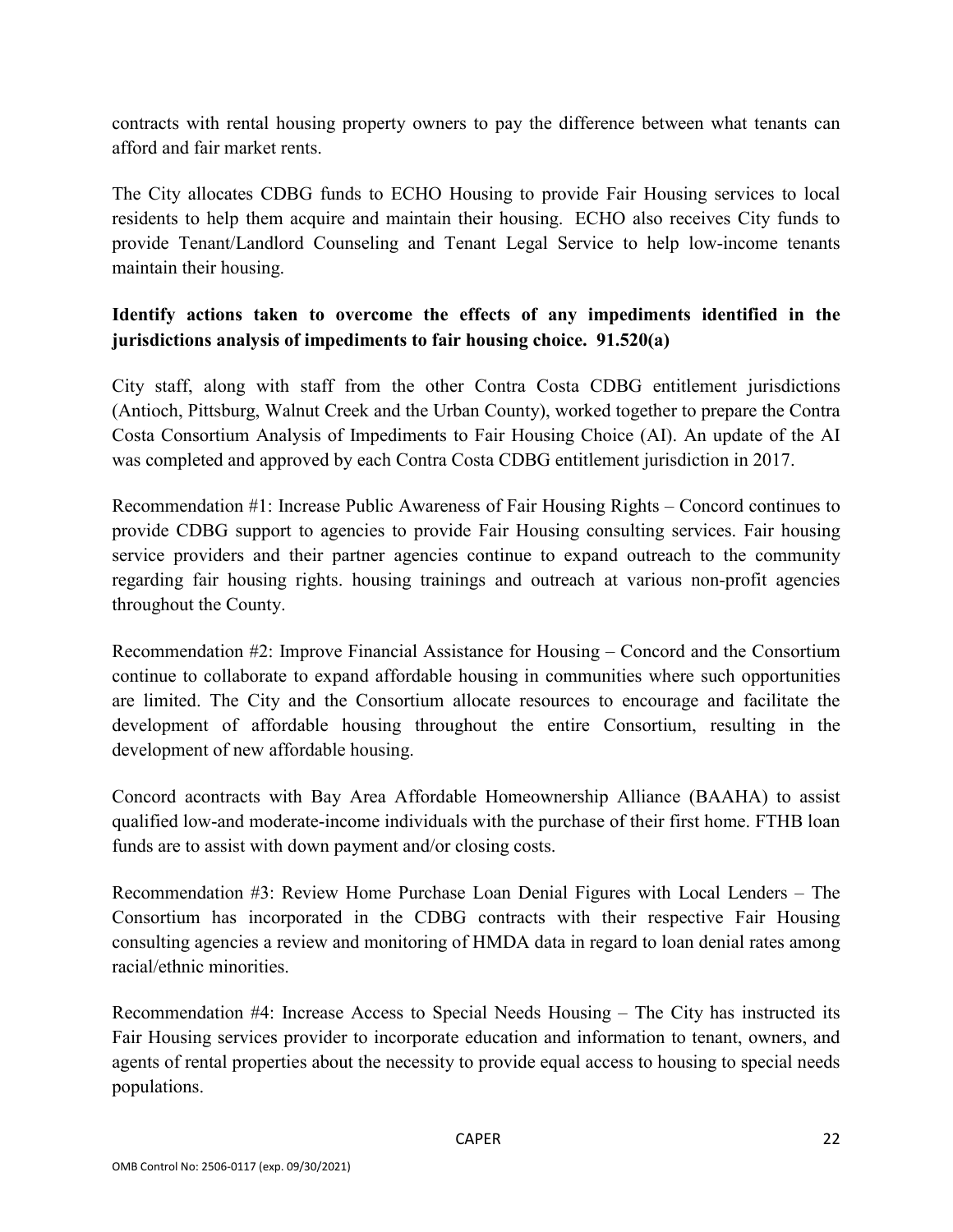Recommendation #5: Review Municipalities Planning Code and Offer Incentives - This recommendation is a long-term goal and the City has begun developing steps to implement this recommendation through the Densitiy Bonus Ordinance, the Inclusionary Housing Ordinance and the Accessory dweling Ordinance.

City staff, along with staff from the other Contra Costa CDBG entitlement jurisdictions (Antioch, Pittsburg, Walnut Creek and the Urban County), and the Public Housing Authorities of Contra Costa County, Pittsburg, and Richmond worked together to prepare the Contra Costa Consortium Analysis of Impediments/Assessment to Fair Housing Choice (AI/AFH). The AI/AFH was completed for the period from July 1, 2020 to June 30, 2025 to coincide with the new Consolidated Plan.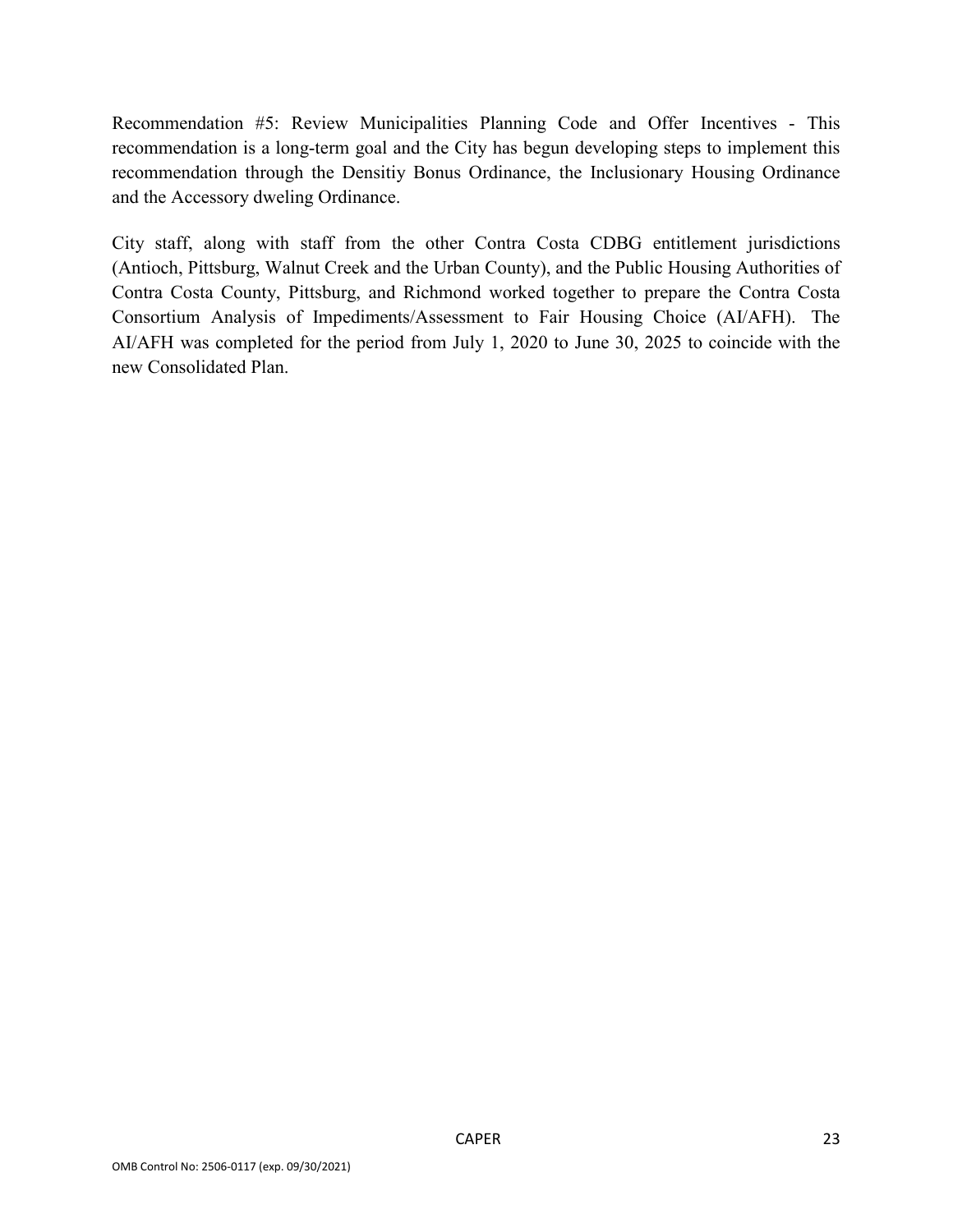## **CR-40 - Monitoring 91.220 and 91.230**

**Describe the standards and procedures used to monitor activities carried out in furtherance of the plan and used to ensure long-term compliance with requirements of the programs involved, including minority business outreach and the comprehensive planning requirements**

Concord CDBG staff closely monitors and reviews agency activities during the program year. This process begins with a detailed contract which outlines performance objectives and reporting requirements. Quarterly reports are thoroughly reviewed to ensure that agencies are on track to achieve their performance outcomes, and that they are serving eligible clients that represent Concord's diversity. Quarterly Sources and Uses reports are compared to budgets to verify the need for CDBG funding and ensure that fundraising goals are on track. Quarterly Requests for Reimbursement are carefully reviewed to ensure compliance with applicable OMB circulars and HUD regulations. CDBG staff is in close communication with agency leadership and program staff throughout the year. Finally, staff ensures ongoing compliance by monitoring various CDBG Subrecipients annually and sharing monitoring results of mutually-funded programs with Consortium members.

The City of Concord is knowledgeable of and complies with CDBG program and comprehensive planning requirements. Community Services Division activities are based on a HUD-approved Consolidated Plan spanning the years from 2020/25, including priorities for funding and meeting goals and objectives established in that document. Concord participated with the Consortium to produce a joint Analysis of Impediments which was adopted as part of the 2010/15 Consolidated Plan and an update to the AI that was accepted by Council in July, 2017. It guides actions taken to ensure fair housing and equal access to all Concord residents. The 10-Year Plan to End Homelessness in Contra Costa County was consulted before the fund allocation process began to determine the highest funding priorities for homeless and other populations with special needs.

Fostering, producing, and maintaining housing that is affordable to a wide spectrum of Concord residents has been a commitment by the City of Concord for decades. Barriers to affordable housing have been addressed by a variety of planning and funding considerations, and will continue to be a focus of the City.

Annual Action Plans and Consolidated Annual Performance and Evaluation Reports (CAPER) are thorough, timely, and have been accepted by HUD. NEPA Environmental Reviews procedures are followed for every funded activity. Monitoring of sub-recipients is conducted on a regular schedule using standards and procedures that are shared by other members of the Consortium. Finally, Concord is prompt in drawing down federal funds and expediting capital and other projects, with a fund balance to meet the 150% maximum.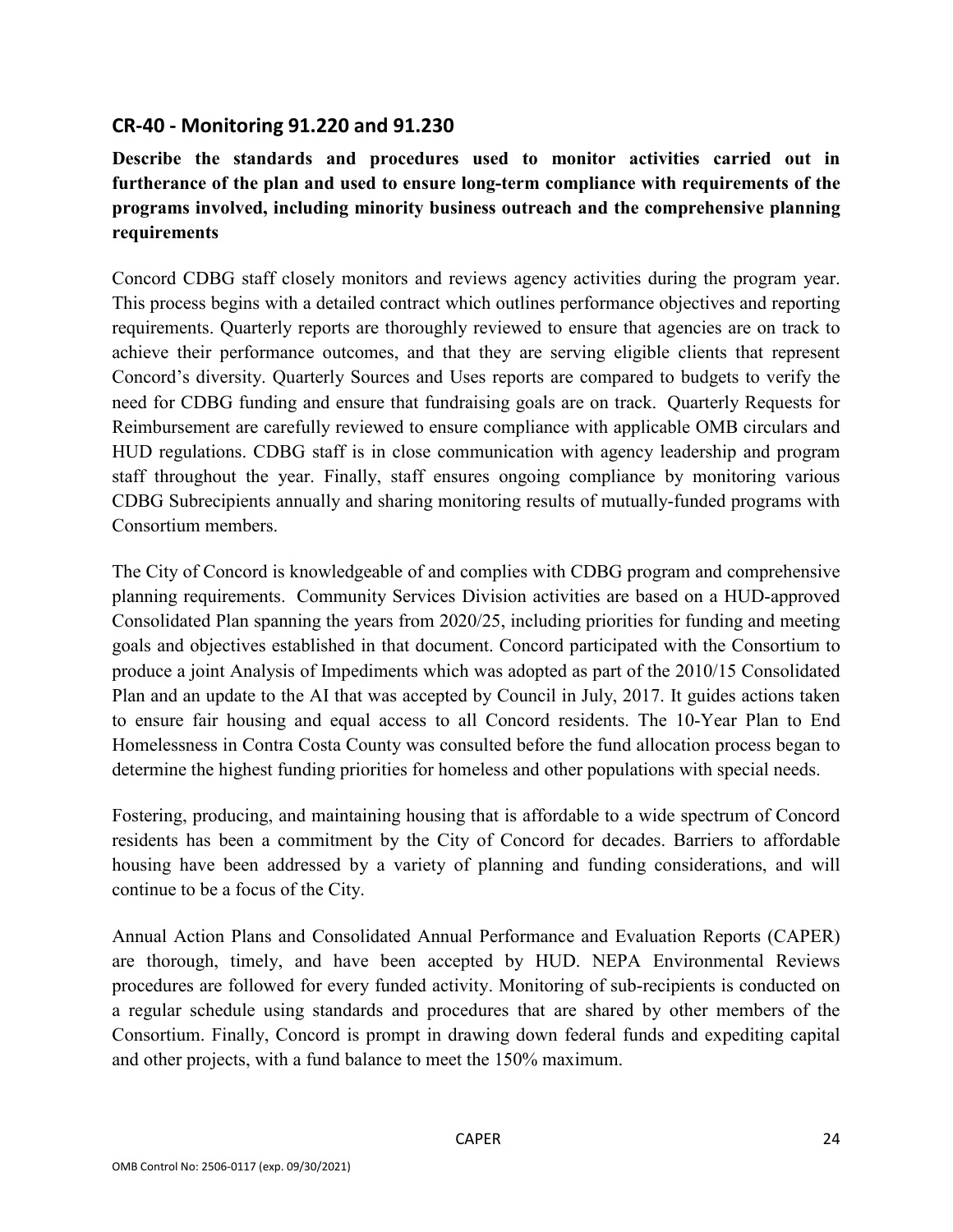#### **Citizen Participation Plan 91.105(d); 91.115(d)**

## **Describe the efforts to provide citizens with reasonable notice and an opportunity to comment on performance reports**.

The Community Services Commission, the citizen's advisory body that makes CDBG funding recommendations to the City Council, meets monthly in properly noticed public meetings. The public is invited to attend and may address the Commission during public comment.

As required by the City's Citizen Participation Plan, the FY 2020/21 CAPER legal notice was published and the document was available on the City's website for a 15-day public review beginning September 8, 2021

No public comments were received. TBD

## **CR-45 - CDBG 91.520(c)**

**Specify the nature of, and reasons for, any changes in the jurisdiction's program objectives and indications of how the jurisdiction would change its programs as a result of its experiences.**

No changes were made to Concord's program objectives during 2020/21. The Action Plan was developed with the input of the community and targeted those most in need. The local agencies that received funding have made excellent progress in meeting the needs of the City's residents and helping to create an environment that is safe, healthy, and promotes self-sufficiency.

With the addition of CDBG-CV funds, the City was able to serve low-income individuals and families who were financially impactd by the COVID-19 pandemic. In spite of the challenges of working remotely and maintaining social distancing, local community service agencies stepped forward to see that the increased need for food, referral services and emergency rental assistance was met.

## **Does this Jurisdiction have any open Brownfields Economic Development Initiative (BEDI) grants?**

No

**[BEDI grantees] Describe accomplishments and program outcomes during the last year.**